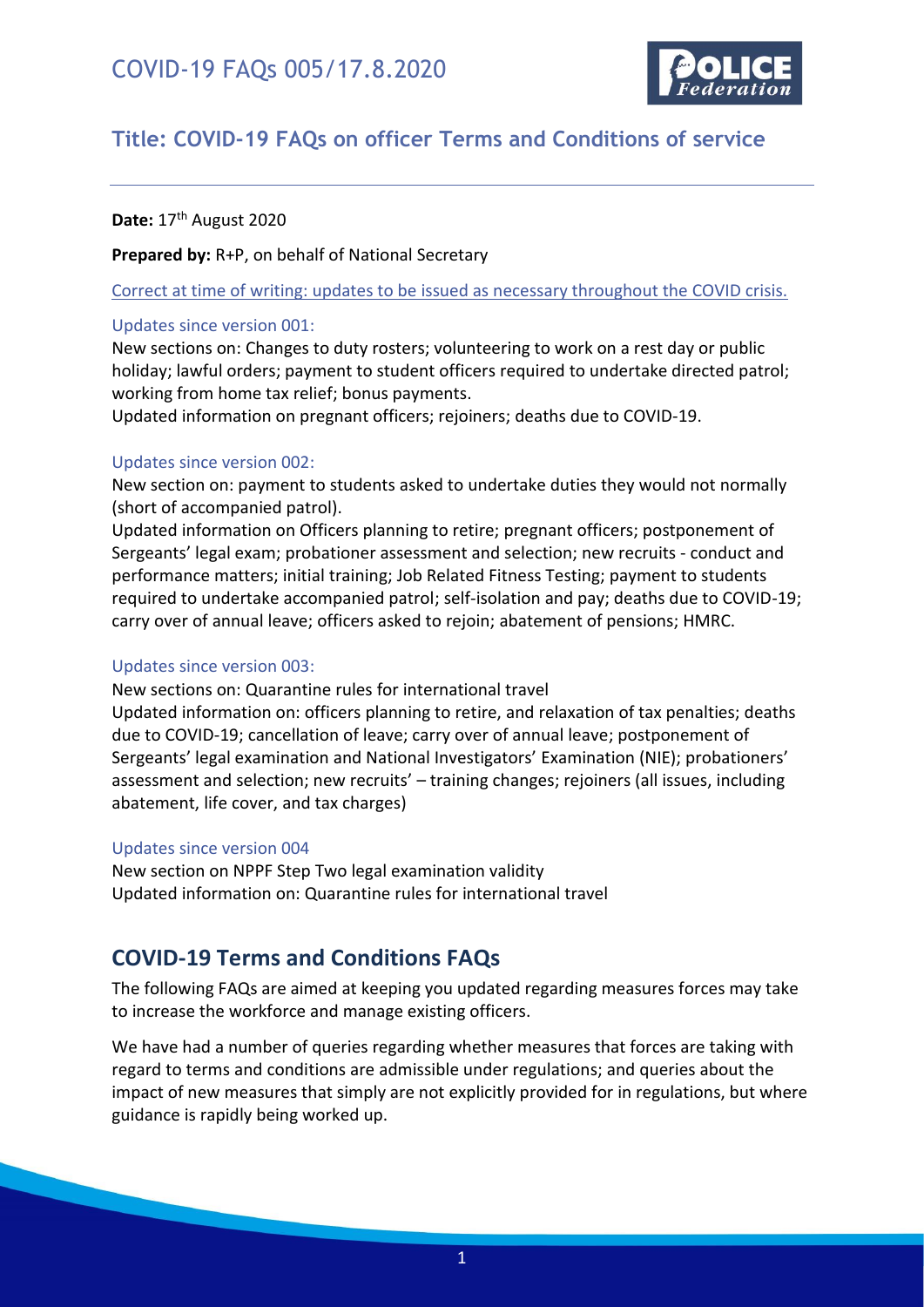

We have worked with the NPCC to develop a shared view of how forces should be enacting Regulations. There has been significant progress, and agreement on a number of issues. The NPCC National Reward Team have provided advice notes to Chief Constables on 20th April 1<sup>st</sup> May, 5<sup>th</sup> June and 12<sup>th</sup> June, and where relevant that advice is incorporated here. But the NPCC has been unable to mandate a position for Chief Constables to adopt, and has reminded Chief Constables of their ability to use discretion. The NPCC state the advice captures "recommendations to forces rather than agreed NPCC policy". We note this, and state what we believe is the appropriate position for us to adopt as a staff association, in the best interests of members.

#### **From the week commencing 11 May a short list of questions has been sent to Branch Board Secretaries each fortnight, to enable us to track whether each force is adopting best practice.**

If you have queries please send them to **terms&conditions@polfed.org** and please mark the email subject as COVID-19. We will answer all that we can, and where necessary will raise to the NPCC and Home Office.

As ever, further detail on existing regulations can be found at <https://www.polfed.org/about-us/police-regulations/>

### <span id="page-1-0"></span>**Structure and contents**

These FAQs cover 3 categories of officer: serving officers (existing members, beyond probation); probationers and trainees; rejoiners.

For each topic, we have sought to address, as appropriate:

- What forces are doing and why
- Can they do this under current regulations (or where appropriate broader UK legislation)? Are there any consequences members need to know?
- What is happening by way of agreements and guidance? (most recent versions are attached) What is PFEW position?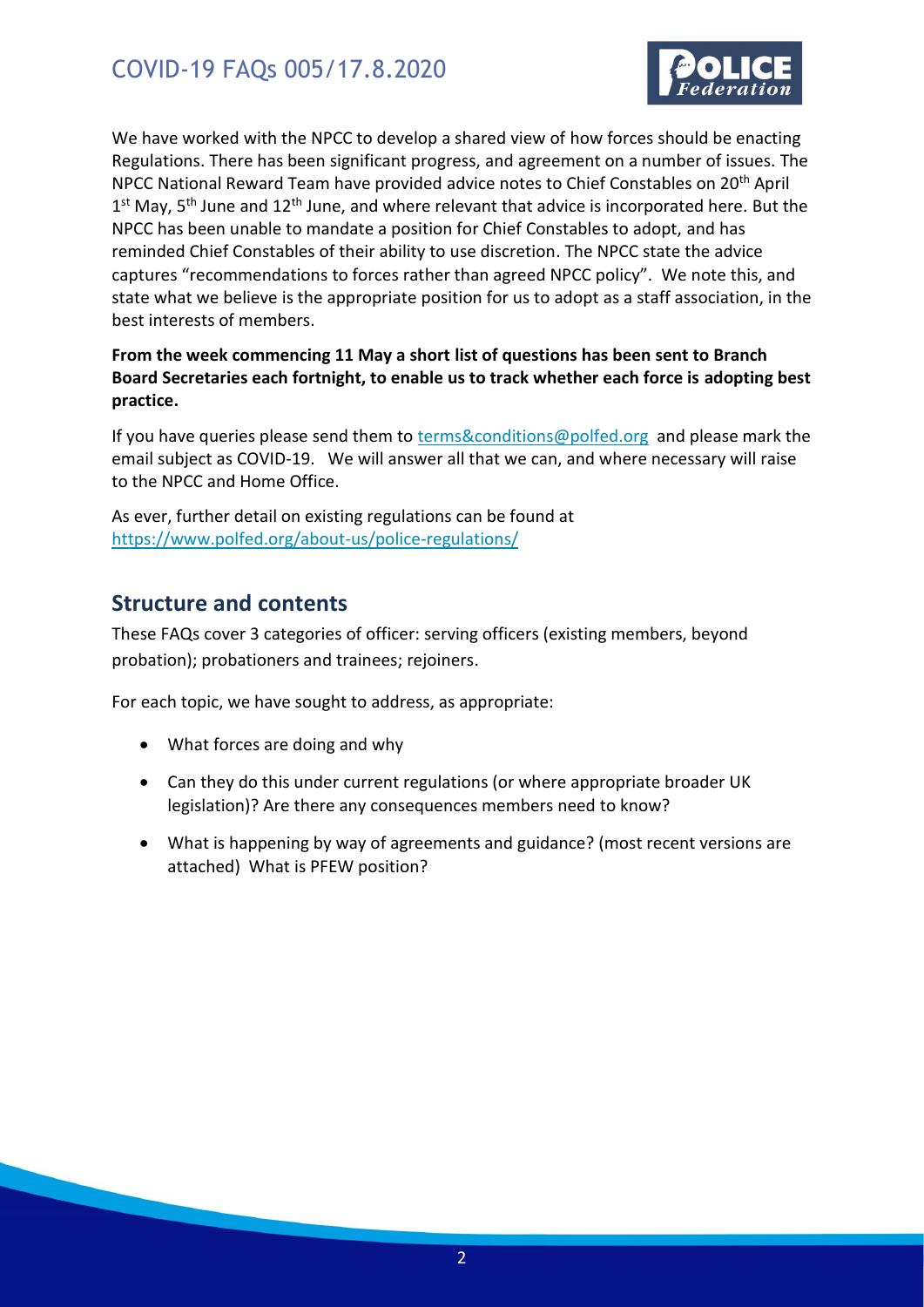

| 1.  | Officers planning to retire in 3-6 months asked to consider extending service 5     |  |  |  |
|-----|-------------------------------------------------------------------------------------|--|--|--|
| 2.  |                                                                                     |  |  |  |
| 3.  |                                                                                     |  |  |  |
| 4.  |                                                                                     |  |  |  |
| 5.  |                                                                                     |  |  |  |
| 6.  | Treatment of officers in unexpected change of circumstances: Officers with weddings |  |  |  |
| 7.  |                                                                                     |  |  |  |
| 8.  |                                                                                     |  |  |  |
| 9.  |                                                                                     |  |  |  |
| 10. |                                                                                     |  |  |  |
| 11. |                                                                                     |  |  |  |
| 12. |                                                                                     |  |  |  |
| 13. |                                                                                     |  |  |  |
| 14. |                                                                                     |  |  |  |
| 15. | Postponement of Sergeants' legal examination and National investigators'            |  |  |  |
| 16. |                                                                                     |  |  |  |
| 17. |                                                                                     |  |  |  |
| 18. |                                                                                     |  |  |  |
|     |                                                                                     |  |  |  |
| 19. |                                                                                     |  |  |  |
| 20. |                                                                                     |  |  |  |
| 21. |                                                                                     |  |  |  |
| 22. |                                                                                     |  |  |  |
| 23. |                                                                                     |  |  |  |
| 24. |                                                                                     |  |  |  |
| 25. |                                                                                     |  |  |  |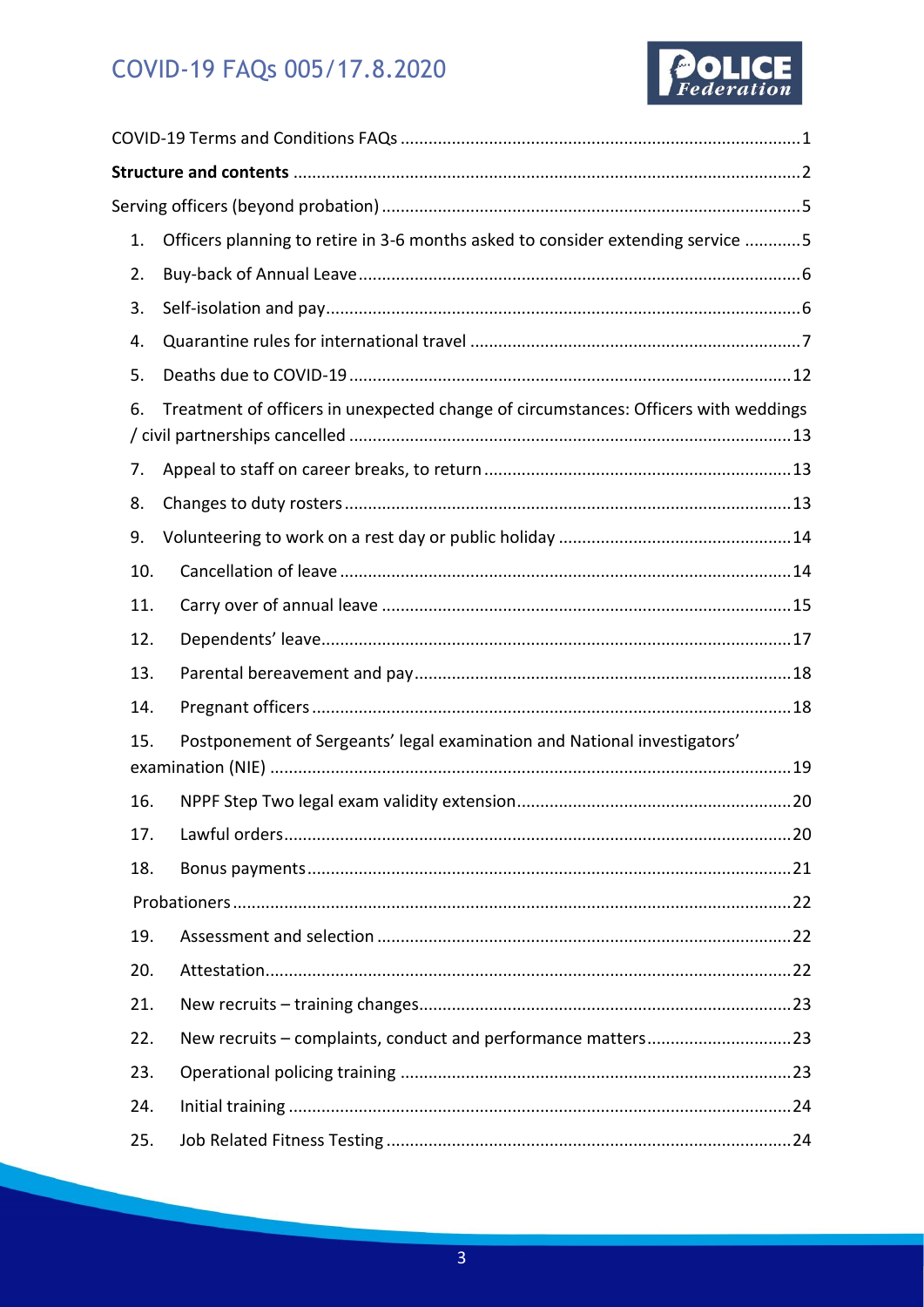

| 26. | Payment to students required to undertake accompanied patrol26                       |  |
|-----|--------------------------------------------------------------------------------------|--|
| 27. | Payment to students being asked to undertake duties they would not normally          |  |
|     |                                                                                      |  |
| 28. |                                                                                      |  |
|     |                                                                                      |  |
| 29. | Officers being asked to rejoin, after retiring (or leaving early). 27                |  |
| 30. |                                                                                      |  |
| 31. | Other rejoiner pension matters eg HMRC tax changes, autoenrolement, life cover<br>29 |  |
| 32. | HMRC tax charges – removal of requirement for 1-6 month break for rejoiners30        |  |
| 33. |                                                                                      |  |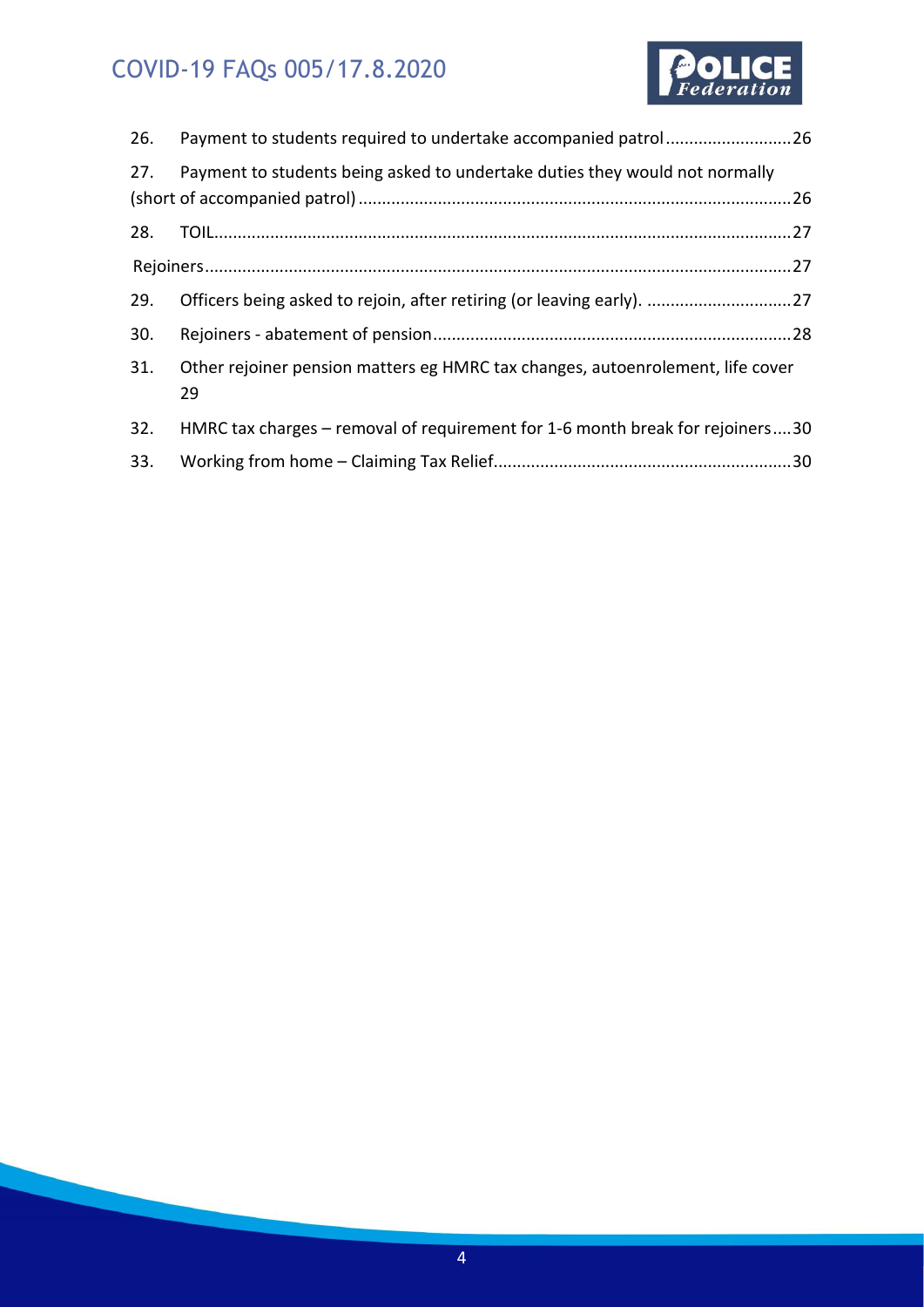

## <span id="page-4-0"></span>**Serving officers (beyond probation)**

### <span id="page-4-1"></span>1. **Officers planning to retire in 3-6 months asked to consider extending service**

Officers who have not yet completed their maximum pensionable service can continue membership of their current scheme under normal terms. If an officer has already completed their retirement paperwork (for a retirement date in the future) they should consider contacting their pension administrator as soon as possible if they no longer intend to retire. However, it may be that, considering the further information below that they decide to retire anyway and apply to immediately rejoin.

Following an announcement from the Economic Secretary on 22 April and as detailed in HMRC Pension schemes newsletter 119, the requirement for a gap in service to conserve Protected Pension Ages (PPA) has been relaxed. An officer with a Protected Pension Age who rejoins to undertake work in relation to Covid-19 can do so immediately without incurring tax penalties (otherwise incurred due to losing their Protected Pension Age). Therefore in most circumstances it would make more sense for such members to retire and rejoin immediately. The relaxation initially applied to those who rejoined from 1 March to 1 June, however upon review HMRC updated their newsletter on 2 June to confirm an extension of this approach until 1 November.

The government have committed to ensure there are no unintended tax liabilities for rejoiners during the period of COVID. The most recent HMRC [Pension schemes](https://www.gov.uk/government/publications/pension-schemes-newsletter-119-april-2020/pension-schemes-newsletter-119-april-2020) newsletter [\(119\)](https://www.gov.uk/government/publications/pension-schemes-newsletter-119-april-2020/pension-schemes-newsletter-119-april-2020) published on 30 April includes a section on tax charges for rejoiners with protected pension ages:

*"On 22 April 2020 John Glen MP (Economic Secretary to the Treasury) made a [written ministerial statement](https://www.parliament.uk/business/publications/written-questions-answers-statements/written-statement/Commons/2020-04-22/HCWS196/) to confirm that the government intends to temporarily suspend tax rules that would otherwise apply significant tax charges to pension income received by recently retired individuals aged between 50 and 55. In line with this statement, if the nature of the employment is to undertake work in relation to the COVID 19 outbreak, then HMRC accepts that the re-employment conditions have been satisfied."*

The NPCC guidance to forces on abatement has to date reiterated the current position that Chief Constables have the discretion to abate, however PFEW maintain that officers' pensions should not be abated during the current crisis and we have written to forces where they have done so to reiterate our position.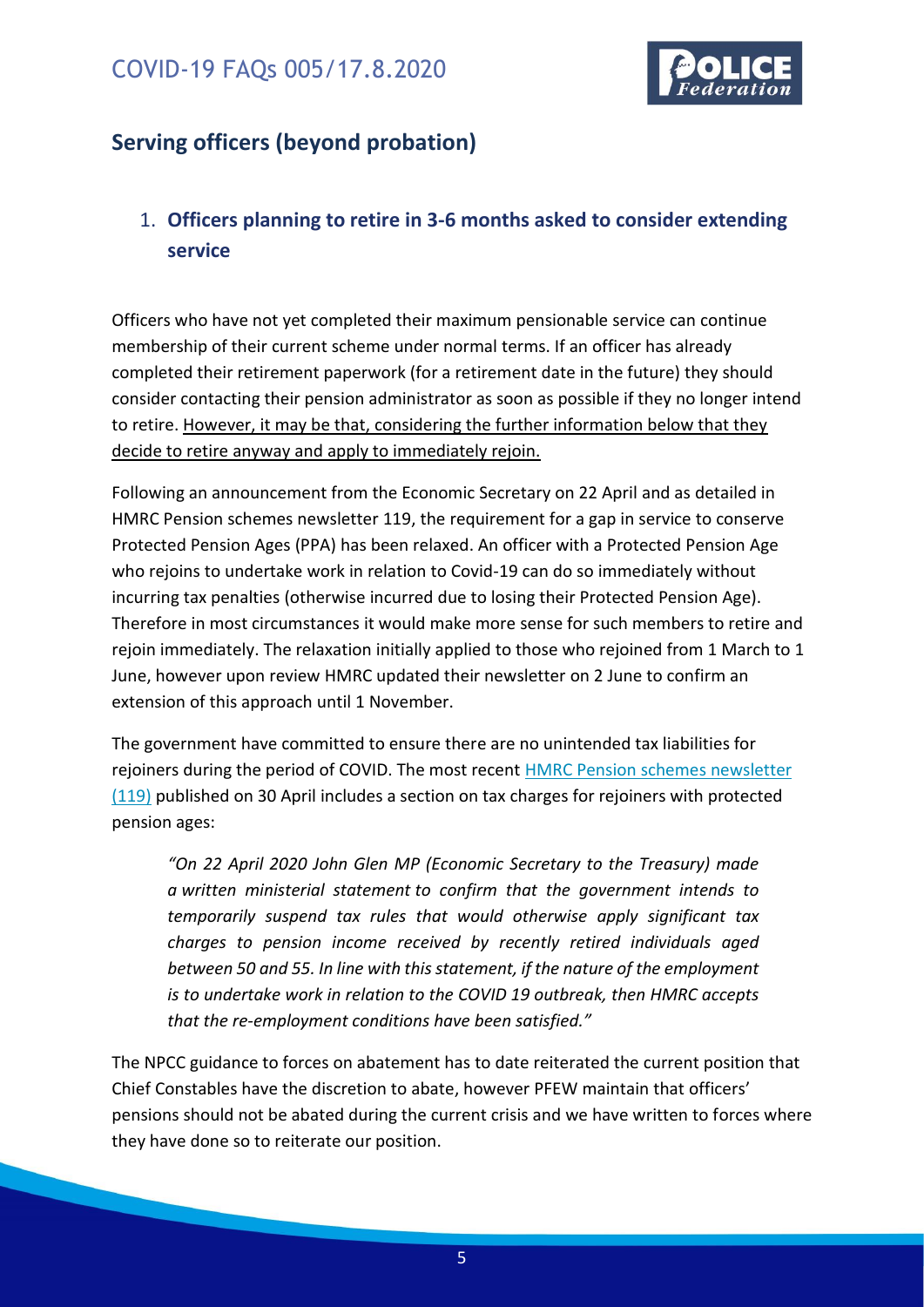

Discussions within Government about the situation in respect of auto-enrolment requirements are ongoing. It appears that at least as a temporary measure rejoiners will be offered membership of NPPS 2006 but without the ability to accrue further benefits. However, we are led to understand that the intention is that rejoining officers will be offered retrospective membership of the 2015 CARE Scheme. This would provide members with death benefits, ill-health benefits and the opportunity to accrue further pension rights. We understand that discussions on this matter within Government are still ongoing so this is not yet confirmed, as soon as this position changes the FAQs will be updated accordingly

Members should consider very carefully any decision to opt out of membership.

#### <span id="page-5-0"></span>2. **Buy-back of Annual Leave**

Although some forces are saying they will do this, it cannot currently be done under current Reg 33 (unless an officer is retiring or resigning).

We are seeking for the Home Office to issue a Determination allowing this. In the meantime officers should keep any email trails / communications from HR departments offering this.

#### <span id="page-5-1"></span>3. **Self-isolation and pay**

Officers must be encouraged to do the right thing by self-isolating where necessary, without fear that their pay will be adversely affected, now or in the future.

Our position is that all periods of self-isolation should be treated as being separate from ordinary periods of sick leave and should not be included for the purposes of calculating entitlement to sick pay. The mechanism to achieve this lies in Police Regulation 28 and Annex K – sick pay, and Regulation 33 (11) – leave and Annex P – sick leave, with additional guidance set out in PNB circular 05/1 on the use of chief officer discretion. Time spent in isolation should be on full sick pay and it should not be included for the purposes of calculating future entitlement to sick pay.

Annex P provides for officers to self-certificate for up to seven days. If officers are selfisolating and cannot work for more than seven days, forces will need to make an exception to the normal requirement for medical evidence and officers themselves can obtain an isolation note through the [NHS website](https://www.nhs.uk/conditions/coronavirus-covid-19/) or [NHS 111 online.](https://111.nhs.uk/covid-19)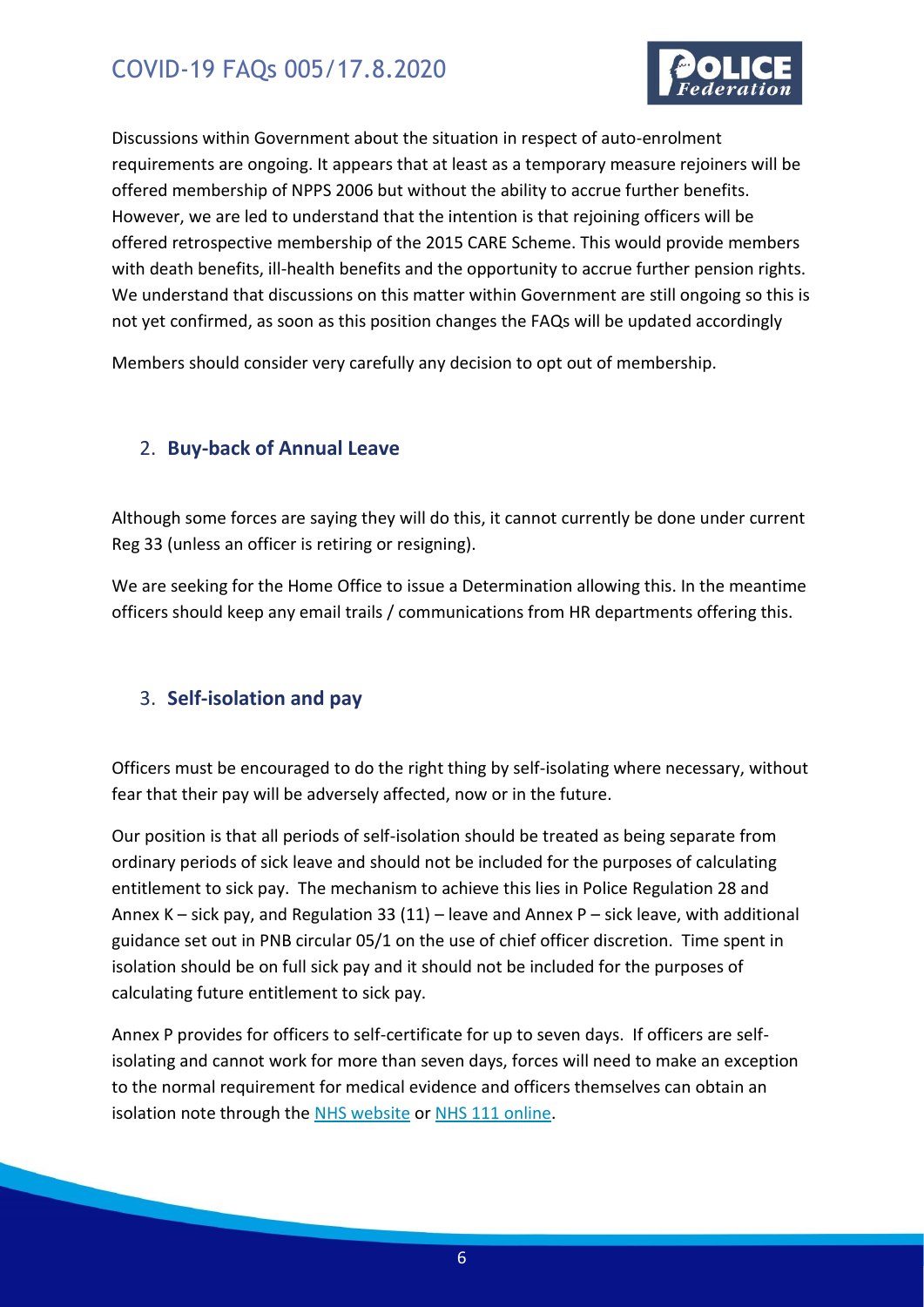

The NPCC have also stated the same position as ours at national level, but the Guidance supplied on 20 April was not as clear as we had hoped and suggested Chief Constables would retain some discretion. Any deviation from the position we have outlined should be reported to us either via the fortnightly data gathering questionnaire we will send out to Secretaries, or at [terms&conditions@polfed.org](mailto:terms&conditions@polfed.org)

The PFEW position with regard to officers identified as needing to self-isolate because they have been identified through the track and trace system is that they should also be treated as being on a period of leave that is separate from sick leave, and should receive full pay.

#### <span id="page-6-0"></span>4. **Quarantine rules for international travel**

New regulations came into force across the UK on 8 June setting out a requirement for 14 days of self-isolation following international travel (ie, travel from outside of the UK, the Republic of Ireland, the Channel Islands and the Isle of Man). The only possible exception to this requirement was where officers and/or staff are required to undertake essential policing (as defined by the chief officer) within the 14 day self-isolation period. However, on 3 July the Foreign and Commonwealth Office updated its advice against "all but essential travel", exempting destinations that no longer pose an unacceptably high risk for British travellers. For a current list of exempted countries see the Gov.uk website.

All travellers are still expected to fill out a form online 48 hours before arriving (back) in the UK via the gov.uk website, even if you are travelling from an exempted country.

Following the introduction of the Regulations in June, the NPCC issued guidance to forces on 5 June setting out the following recommendations:

**Recommendation 1**: Forces to make local decisions around managing any period of selfisolation after travel in respect of officers and staff who had booked holidays prior to travel restrictions being announced.

**Recommendation 2**: NPCC guidance should be that officers and staff, who have booked holidays following the announcement of travel restrictions, should make their own leave arrangements to accommodate the 14 day self-isolation period.

**Recommendation 3**: Forces are invited to use existing special/ compassionate leave policies for officers and staff who are required to travel abroad for relevant personal reasons.

**Recommendation 4**: If forces identify that an officer or staff member is exceptionally required to return to designated essential policing during the self-isolation period, they are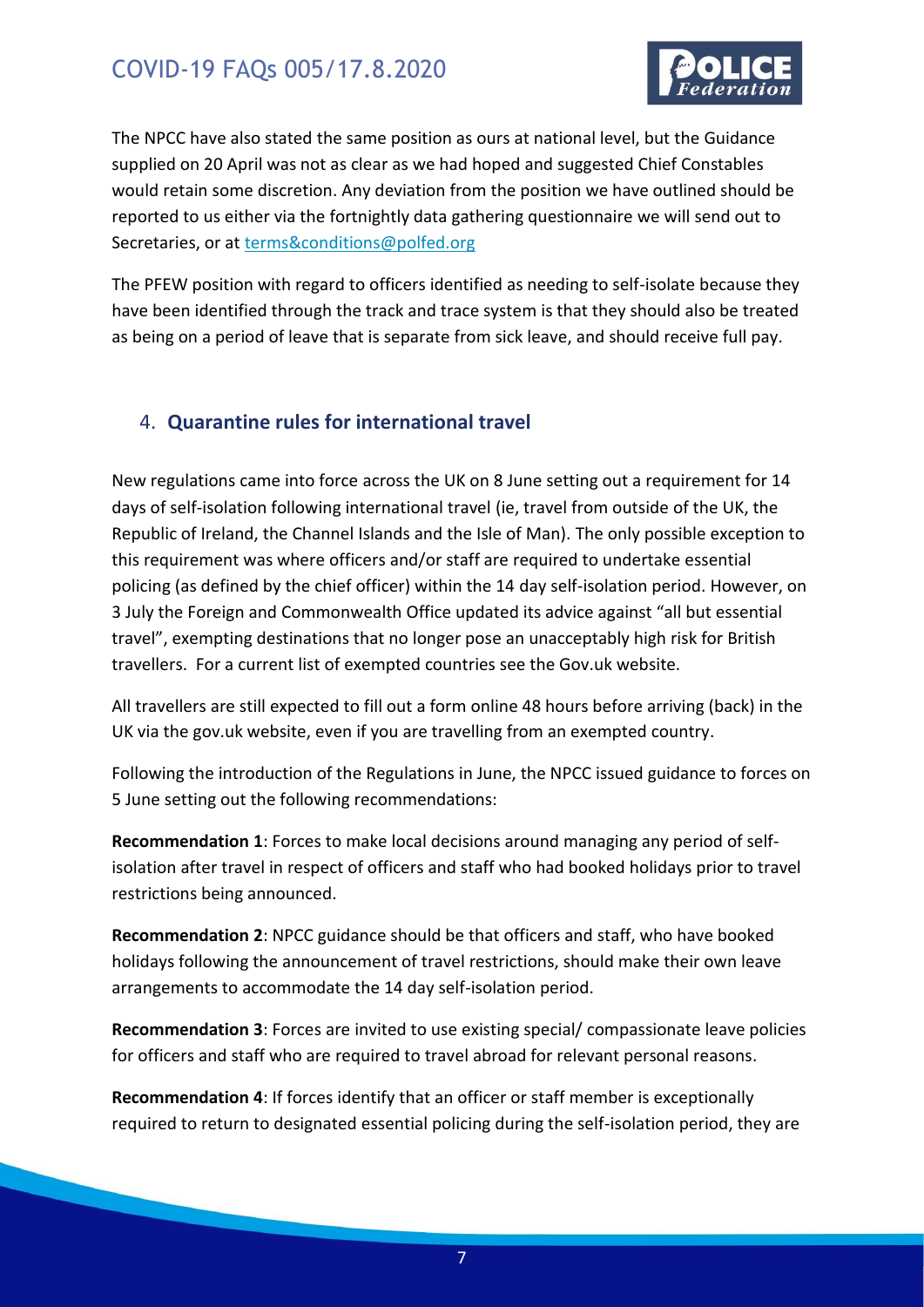

advised to ensure that this is supported by a risk-assessment and safe working arrangements.

The NPCC guidance also states that the 14 day self-isolation period set out in the legislation is not sick leave, unless the individual is symptomatic, in which case normal sickness arrangements would apply.

PFEW has sought further protections for officers, in particular for those who booked leave prior to these new restrictions coming into force as well as for those required to travel for exceptional circumstances (such as a funeral) and will continue to engage with NPCC on these matters.

#### **Revised NPCC guidance 29 July 2020**

On 25 July the Government amended the list of exempted countries (removing Spain). Since then, further changes have been made, and it has become clear that exemptions can be removed at little or no notice. The NPCC have drafted guidance that reflects the fact that – in light of this – those booking to travel should now expect the situation to change rapidly.

Revised guidance was sent out by NPCC on 29 July. It sets out that 1, 3 and 4, above, remain unchanged. However, with regards to the changing nature of exemptions and the subsequent impact on the workforce, they set out the following:

#### **Holidays booked prior to the introduction of 'travel corridors' (i.e. Before 3 July 2020)**

Officers and staff who had booked holidays following the announcement of travel restrictions should make their own leave arrangements to accommodate the 14 day self-isolation period.

#### **Holidays booked whilst specific 'travel corridors' were in place, and these were expected to remain (i.e. between 03-25 July 2020 for Spain)**

For officers and staff who booked a holiday to a country at a time when that country was exempt from self-isolation procedures but for which the exemption was subsequently removed, then the period of self-isolation may be accommodated by a mix of:

- working from home (where appropriate) or special leave (where not appropriate)
- use of existing leave, rest days, time off in lieu, or unpaid leave

This position reflects a reasonable expectation on the part of the officer or staff member that the exemption would stay in place. Forces would have discretion about how this was applied, and in particular the opportunity to work at home if this is an option. An indicative mix of 50/50% is suggested, although forces may be able to increase the percentage of organisational support that is available to officers, based on individual local circumstances.

Officers and staff who booked a holiday to a country which was **not** exempted would still need to be prepared to accommodate the entire self-isolation period from use of their use of existing leave, rest days, time off in lieu, or unpaid leave.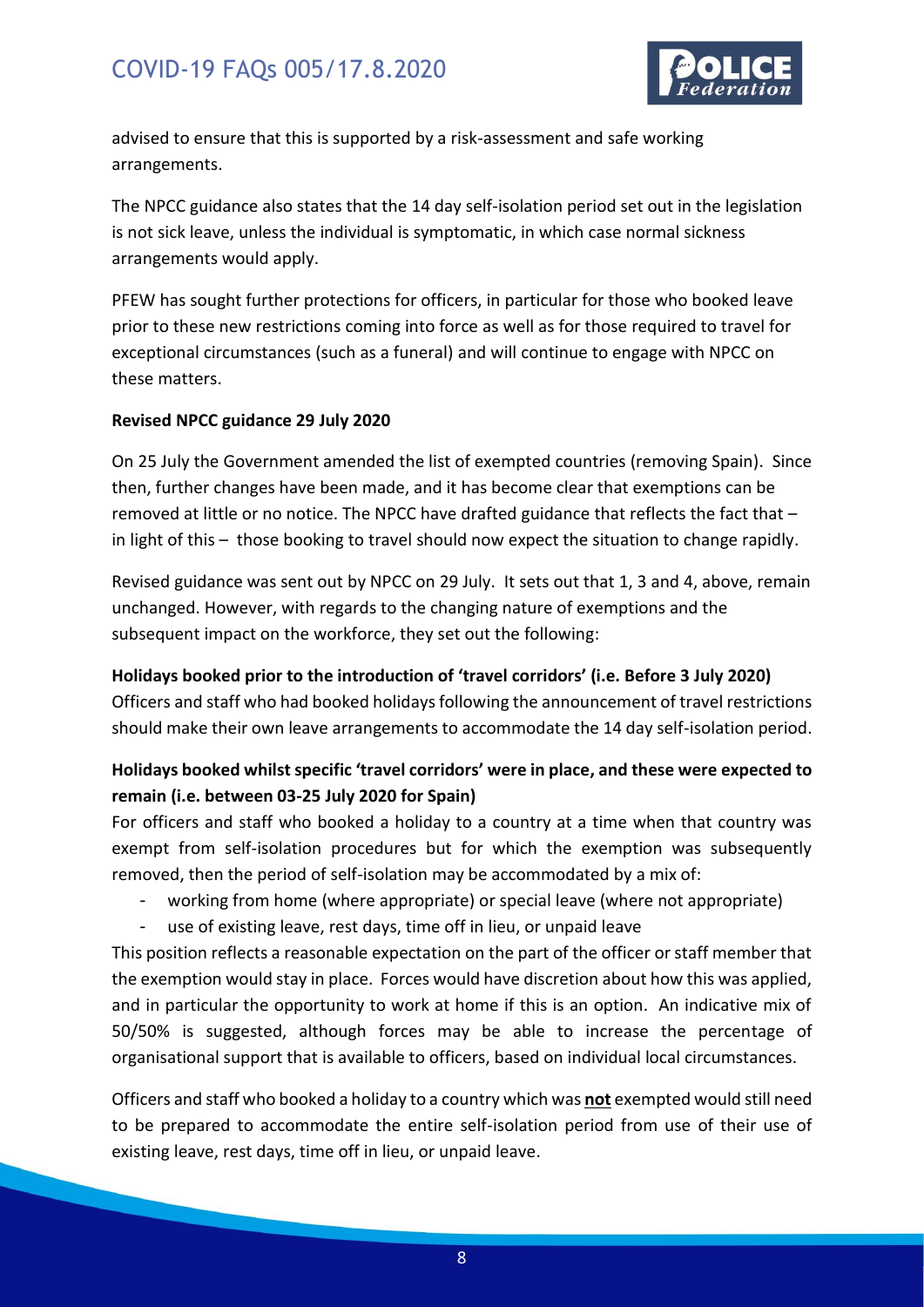

#### **Post suspension of specific travel corridors (i.e. after the 25 July removal of the Spanish "corridor")**

The government announcement on 25 July to withdraw the exemption of Spain from selfisolation procedures significantly raised awareness that such arrangements were subject to regular review and could be withdrawn at short notice. From this point, the status of all countries should now be considered uncertain and officers or staff members should be prepared to cover the entirety of any self-isolation period through use of existing leave, rest days, time off in lieu, or unpaid leave.

If travelling to a country currently on the countries and territories exempt lists there is no requirement to self-isolate on return. However, the countries and territories on these lists are kept under constant review and may change at short notice, as will the consequent exemption from the requirement to self-isolate.

If the requirement to self-isolate is re-introduced whilst on holiday then officers and staff should on their return be prepared to use existing leave, rest days, time off in lieu, or unpaid leave to cover all the self-isolation period. Forces would have discretion about how this was applied (including, for instance, whether working at home was a possibility).

If travelling to a country or territory that is not on the 'exempt lists' officers and staff should be prepared to use existing leave, rest days, time off in lieu, or unpaid leave to cover all the self-isolation period upon return (unless the country or territory has before such return been placed on the 'exempt lists').

The indication from Government is that the International Travel Regulations will be reviewed every 3 weeks and therefore the national guidance will also be subject to review on the same timescales.

#### **The self-isolation period**

There may be changes to the duration of the self-isolation period required under the Regulations (currently 14 days). NPCC policy will simply reflect the duration that is required by these, or amended, Regulations. With regards to the NPCC guidance, PFEW has sought further efforts by forces to pick up more of the 14 day quarantine period and we hope many forces will be able to do better for officers than the guidance sets out.

Should you have queries from members regarding the position PFEW has adopted then the national PFEW position is as follows:

Following the changes to the quarantine rules from 25 July we consider there to be 6 groups:

i) Those who have gone overseas for work reasons.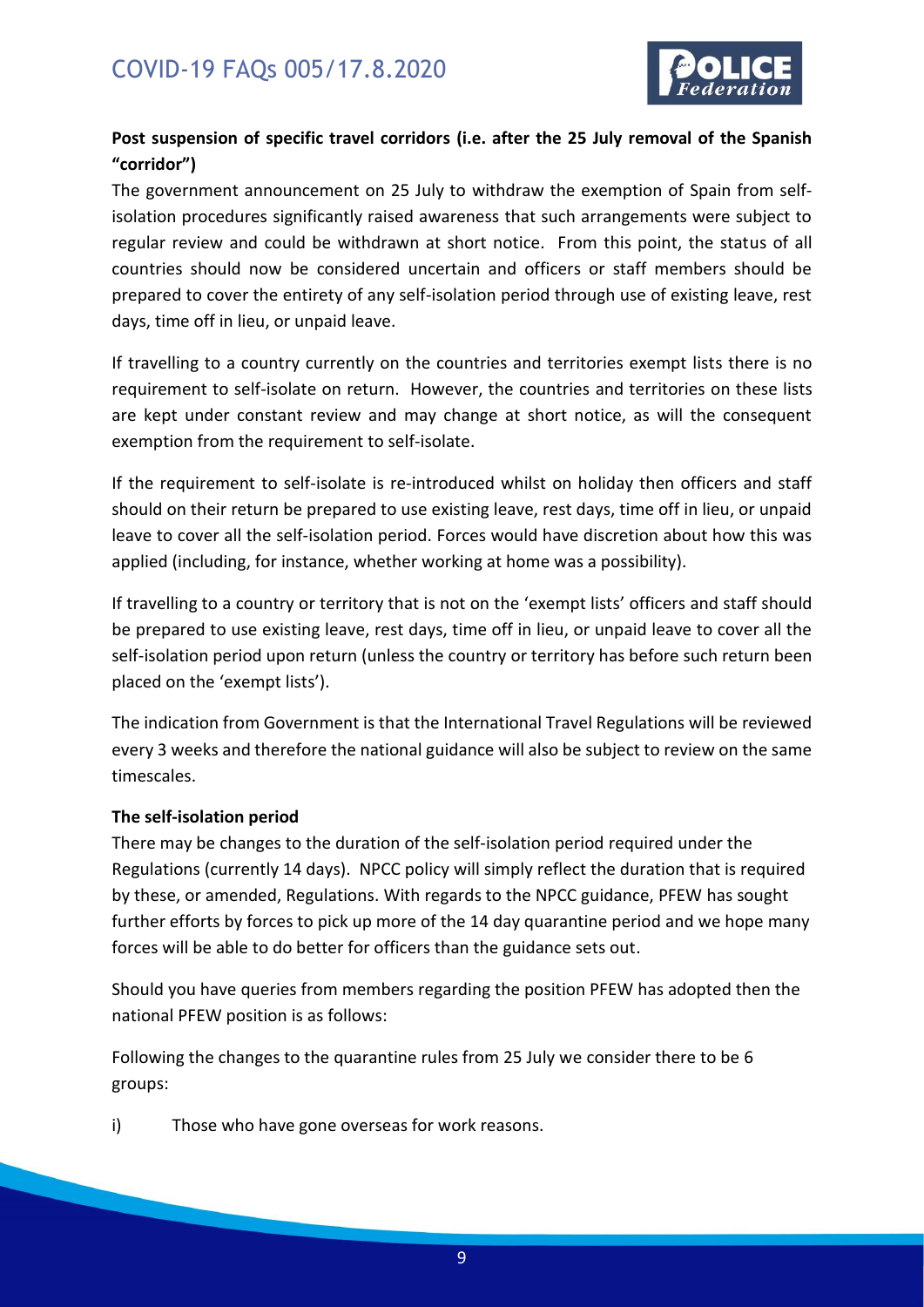

ii) Those who go overseas on holiday having already booked before the quarantine rules come into force in June .

iii) Those who go overseas on holiday, but who book this from this point forward (June), ie knowing of the quarantine rules to a country requiring quarantine on return.

iv) Those who go overseas on holiday, but who book on or after 3 July, but before 25 July, to a country on the list of exempted countries at the point of booking, but which is subsequently removed from the list.

v) Those who go overseas on holiday, but who book on or after 25 July, knowing the volatile nature of the situation and that air bridges may well change again before or during travel.

vi) Those who go overseas for a funeral, or other exceptional reasons.

PFEW adopted the view that the nature of travel and the known rules at the time of booking a holiday should be considered. Therefore, each of these 6 groups *could* be treated slightly differently: albeit our preferred position was that all would be given as much scope to work from home during quarantine as possible.

i) Should be treated as having had no ability to choose, and therefore influence the risk they were subjected to, and forces should bear full responsibility for the period of isolation (quarantine). They should therefore receive full pay and this should not reckon against their sick leave.

ii) As these officers booked leave before the new rules were introduced, we believe that they were unable – through no fault of their own - to make a full consideration of the circumstances they now find themselves in, and should be treated accordingly. They should be able to work from home if at all possible, and if that is not possible then ideally they should receive full pay. The force should try and schedule as many rest days as possible during the 2 week period and forces should consider special leave if necessary. Having to use their leave or unpaid leave should be a last resort.

iii) Those officers who book overseas leave now that the new rules regarding quarantine are known could be expected to bear more of the responsibility for ensuring that the 14 day period is covered. However, it is really important that forces are proactive here, and we believe they should be checking when officers book leave whether that leave will include an overseas trip. We expect forces to retain audit trails here and make provision for cover in advance, if they know officers are planning to go overseas.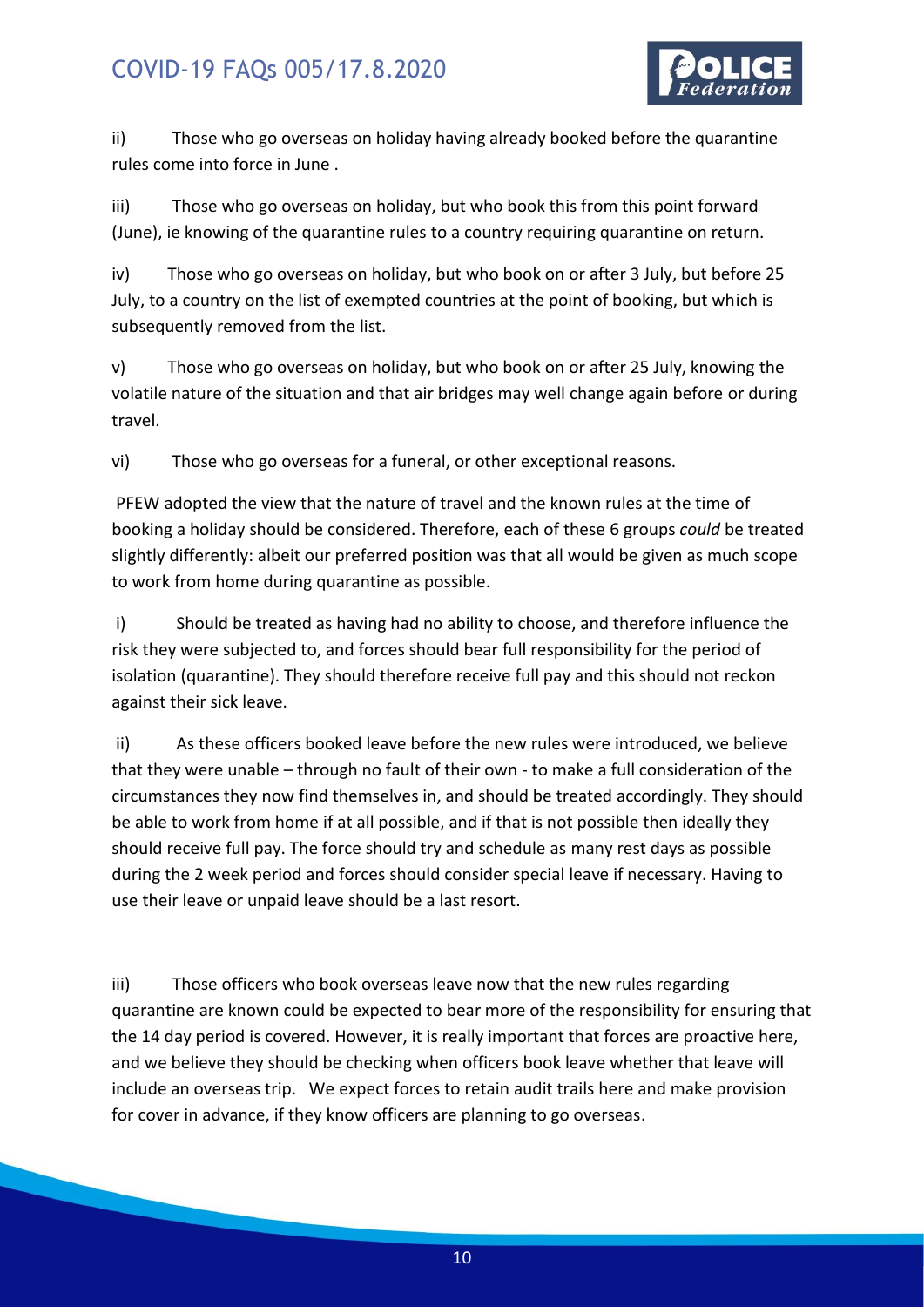

For these officers, again forces should be as sympathetic as possible, and should aim to allow WFH: but if that is not possible then officers will have to take further annual leave, or unpaid leave.

iv) Those who go overseas on holiday, but who book after the quarantine rules were introduced (and before 25 July) to a country that was exempted when they made the booking should be treated sympathetically if they are subsequently required to quarantine. They should be able to work from home if at all possible, and if that is not possible then ideally they should receive full pay. The force should try and schedule as many rest days as possible during the 2 week period and forces should consider special leave if necessary. Having to use their leave or unpaid leave should be a last resort.

v) Those who go overseas on holiday, but who book on or after 25 July will be more aware that air bridges may well change again before or during travel. However, they should not be required to bear the full brunt of the quarantine period and a practical alternative and sympathetic approach would be best; such as considering WFH wherever possible. As with iii above, it is really important that forces are proactive here, and we believe they should be checking when officers book leave whether that leave will include an overseas trip. We expect forces to retain audit trails here and make provision for cover in advance, if they know officers are planning to go overseas.

vi) Those officers who travel overseas for exceptional circumstances such as funerals. We believe these officers should be granted extra compassionate leave to cover the isolation period: or that they be able to work from home These officers should not suffer penalties by way of any loss of their entitlements (ie they shouldn't have to give up any of their leave, nor take unpaid leave). Special leave of some kind would be the preferred solution.

Despite our disappointment with the general tone of the recommendations we are aware of some pockets of good practice arising locally. For example, an arrangement has been agreed in Devon and Cornwall and Dorset forces whereby an application process will take place requiring line manager endorsement, which will then be assessed by a panel including Federation representatives.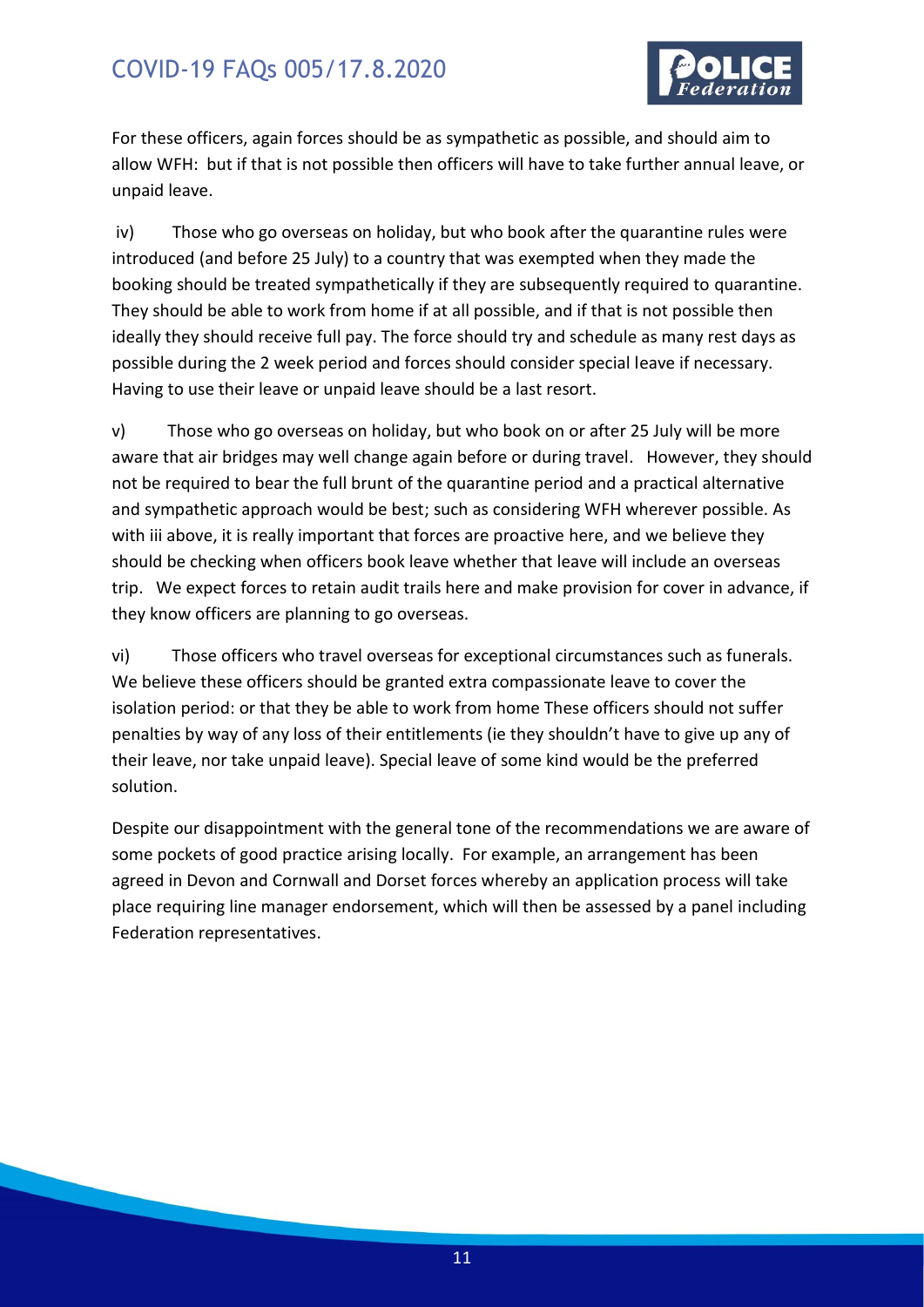

#### <span id="page-11-0"></span>5. **Deaths due to COVID-19**

We believe such deaths should be treated as death as a result of injury on duty, for pension purposes.

The dependents of officers who die from coronavirus will receive benefits payable under the Police (Injury Benefits) Regulations 2006 if they are treated as having died from an injury received without default in the execution of their duty. We believe that all officers with contact with the public who die of COVID-19 should be treated as having died as a result of such an injury on duty, as it is common sense that contact with the public is the most likely way that officers will contract the virus. Officers do not have the option of working from home or social distancing that all members of the public are being legally required to undertake, for reasons of safety. It is clear that at this time performing public facing roles is putting them in harm's way.

We wrote to the Home Secretary on this matter.

Significant progress has been made on this point, with the NPCC outlining the circumstances which will cover all officers who have been in public facing roles, although stopping just short of providing a blanket assurance that all officers who die of COVID-19 will be treated as an injury on duty.

The NPCC's draft statement of intent for the approach to be taken states that:

*"Where an officer's death is caused by COVID-19 and, in the 14 days prior to showing symptoms of the disease, the officer was either deployed in public facing duties, or a work situation where it can be reasonably concluded that he or she contracted the virus from a member of the public or from a colleague in the course of their duties, then that shall be assumed to be the case."*

Where officers die of COVID-19, local Federations should seek for the Chief Constable to treat this as death as a result of injury on duty. Please also let us know of any COVID deaths at [terms&conditions@polfed.org,](mailto:terms&conditions@polfed.org) or via the fortnightly data collection, and what the Chief Constable's decision is so that we can keep a record, and lobby on behalf of dependents.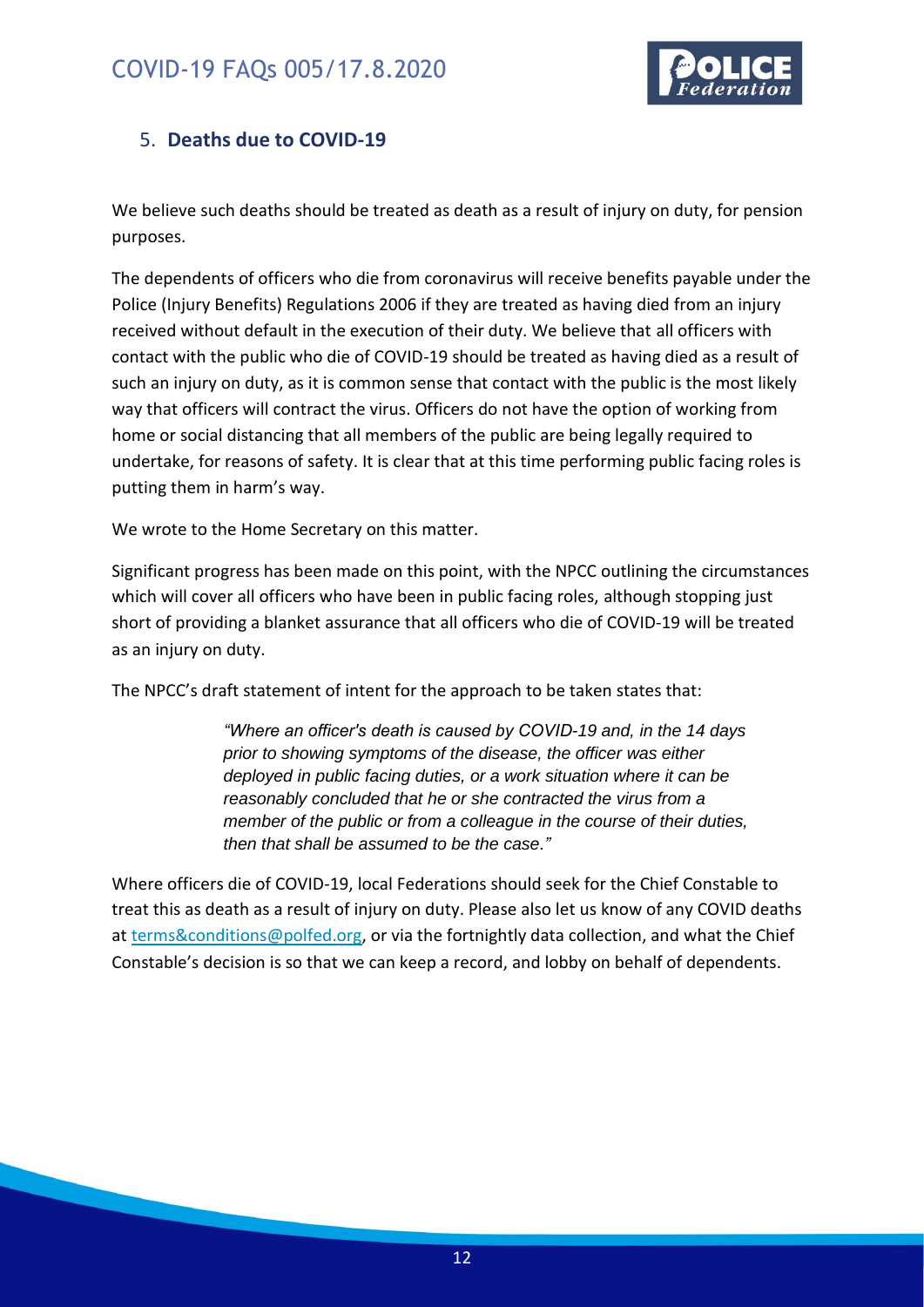

### <span id="page-12-0"></span>6. **Treatment of officers in unexpected change of circumstances: Officers with weddings / civil partnerships cancelled**

Some officers had weddings / civil partnerships booked which have now been cancelled. Under the PPS 1987 the spouse or civil partner would have benefitted automatically for pension purposes, from that date. However, unmarried partners are not entitled to a pension on the death of a PPS 1987 member. Please also let us know of any such cases at [terms&conditions@polfed.org.](mailto:terms&conditions@polfed.org)

We are raising this with the Home Office. In the meantime, officers should be reminded of the importance of ensuring that their nomination of beneficiary(ies) is up to date.

#### <span id="page-12-1"></span>7. **Appeal to staff on career breaks, to return**

Police Regulation 33, Annex OO does not generally allow chief officers to require officers to return from their career break earlier than the agreed date without the officer's consent.

Some forces wish to ask officers currently on a career break to return to duty. Under these circumstances it would seem sensible to suspend the career break temporarily.

#### <span id="page-12-2"></span>8. **Changes to duty rosters**

Police Regulation 22, Annex E provides that duty rosters must set out a members' rest days, free days, public holidays on which they are required to work and start and finish times for scheduled periods of duty for at least three months from when it comes into effect and must be published at least one month before it commences.

An officer's duty roster should only be changed due to exigencies of duty. PNB circular 86/9 states that the term "exigencies of duty" should be interpreted as relating to situations where:-

#### *"a pressing demand, need or requirement is perceived but is not reasonably avoidable and necessitates a change of roster"*

Changes to rosters should only be made after full consideration of welfare, operational and practical circumstances rather than purely on financial grounds. PFEW recognises that it may not always be possible to follow these guidelines but the aim should be to allow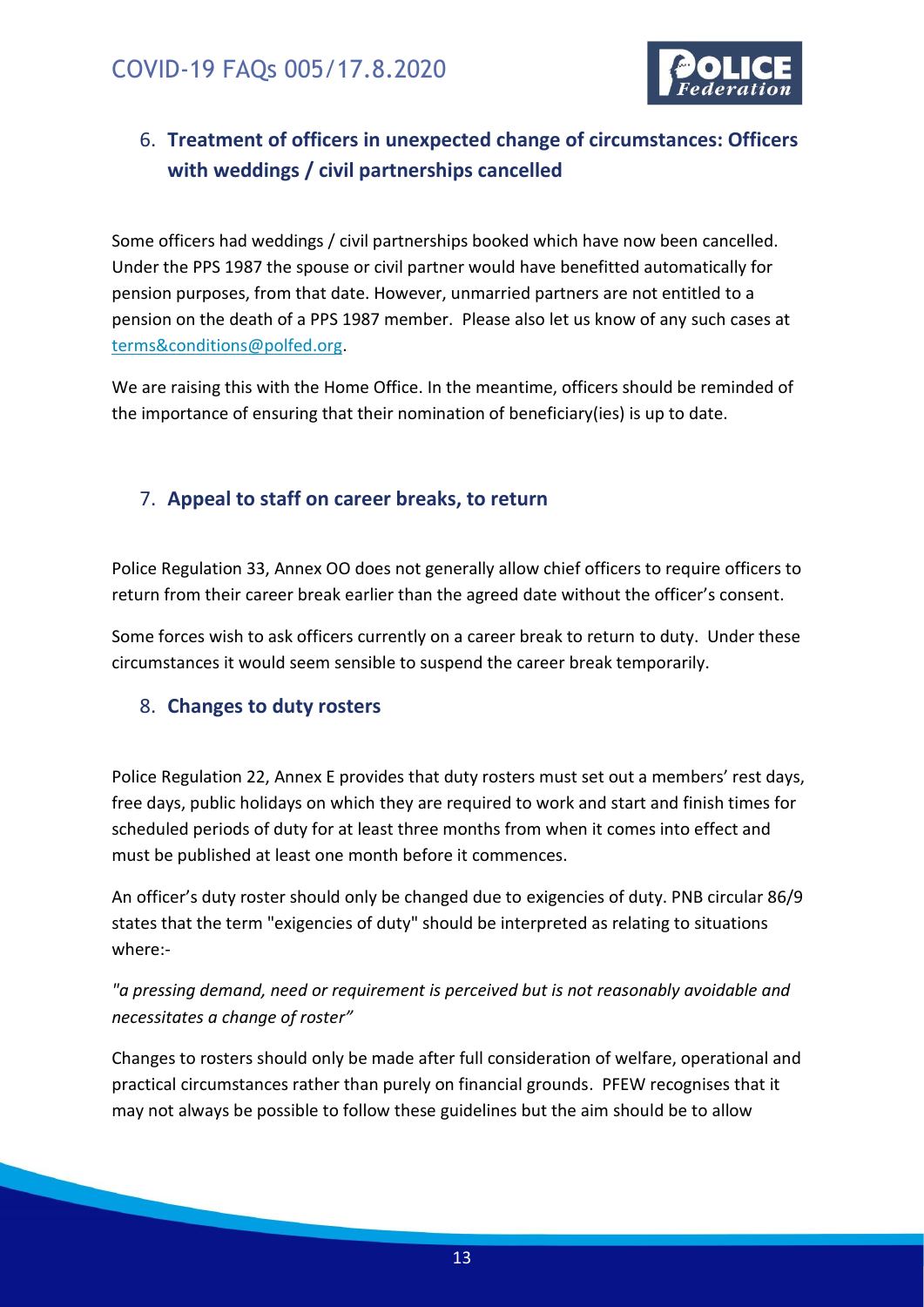

officers adequate time for rest and recuperation between duties. In particular, when it is necessary to alter a duty roster forces must endeavour, so far as practicable, to provide:

- an interval of not less than 11 hours between the end of one shift and the beginning of the next; and
- an interval between each rostered rest day not exceeding 7 days,

unless a Branch Board agrees otherwise. Where it is not possible to satisfy the above conditions, officers will be entitled to an equivalent period of compensatory rest.

This is separate to the provisions in regulation 22, Annex E covering the introduction of a new shift pattern – for further advice on this see BB circular 015/2019 and BB circular 009/2018.

#### <span id="page-13-0"></span>9. **Volunteering to work on a rest day or public holiday**

As detailed in the Quick Reference Guide, if a member requests to work on a rostered rest day or public holiday the day shall be treated as a normal duty day and the member will be granted another day off in lieu, which shall be treated as a rest day or public holiday.

However, Home Office circular 39/1985 states that responding to a management request for volunteers should not be treated as a request by the officer concerned to perform duty on the day in question. Therefore, in these circumstances the normal compensation arrangements for rest days or public holiday working will apply.

For the purposes of calculating any entitlement to compensation for rest day or public holiday working, it is PFEW's view that a management request for volunteers would not generally amount to a notification of a requirement to do duty on a rest day or a public holiday and that instead it is merely an indication that an officer may be required to do duty. Instead, compensation should be calculated from the date that officers are notified of the requirement to work and the duty roster changed.

#### <span id="page-13-1"></span>10.**Cancellation of leave**

We are aware that some officers have attempted to cancel leave that they had already booked. Some forces are allowing them to do so, but others are refusing to let officers cancel leave right now. This is presumably to maintain existing rotas, and in order to make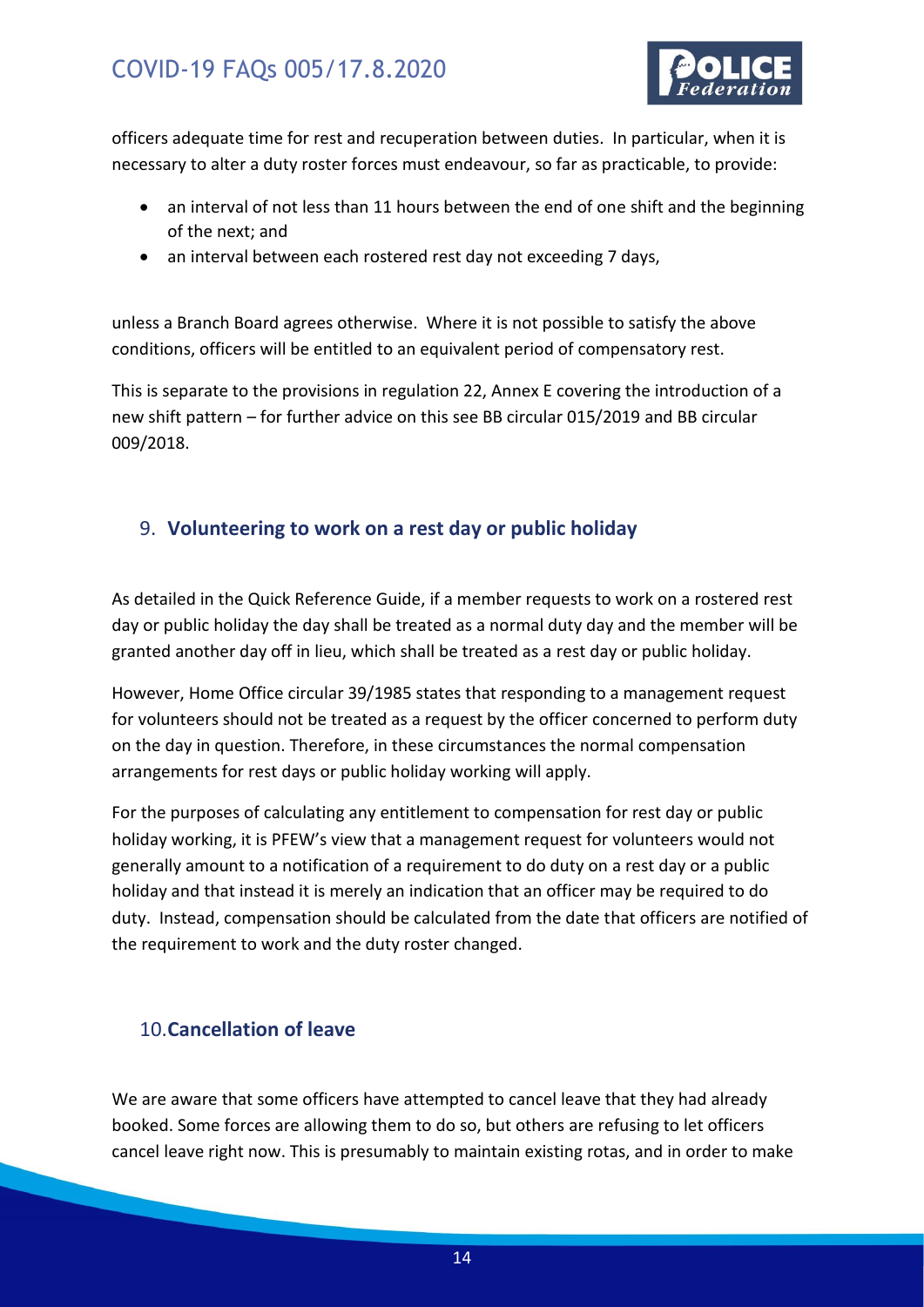

officers take time out while they still can, in expectation of needing everyone at work over the coming period.

Legally, forces are able to refuse requests to cancel annual leave that has been booked.

We understand that some officers may be reluctant to take annual leave due to travel restrictions and/or quarantine requirements however we would encourage all officers to take their annual leave (and rest days) as far as reasonably practicable in this leave year to ensure that they have proper breaks from duty and to help them recuperate from the challenges of policing during the pandemic. In addition, as detailed below there are limitations on the carryover of annual leave.

See carry over of annual leave, below.

#### <span id="page-14-0"></span>11.**Carry over of annual leave**

The Government has amended the Working Time Regulations (WTR) 1998 to allow workers to carry over up to four weeks' (20 days) annual leave into the next two holiday years, where it has not been reasonably practicable for them to take it as a result of the effects of coronavirus (this includes the effects on the worker, the employer, the wider economy or society). The Home Office has confirmed that this measure also applies to officers.

However, it must be noted that the 20 days carry over does NOT apply to officers' entire leave entitlement. Although the changes to the WTRs are helpful, they are designed to be used in the worst of cases, where an officer has been unable to take leave and this is entirely because of COVID. Because the WTRs amendment allows carry over only of leave up to 20 days (rather than the officer's full leave allocation) there is a danger that even officers who have already suffered from being unable to take leave will lose still more of it. For example, an officer who could take no leave carries over 20 days – but still loses 10-12 days of their allocation, which cannot be carried forward. An officer who took even 10 days' leave carries over 10 – but still loses 10-12. Under the WTRs, an officer who was able to take 20 days' leave gets none to carry over. In other words, the new WTRs give only limited protection to those worst affected.

This is because the changes to the WTRs were made to Regulation 13 (which sets a minimum of 20 days' leave) and not to Regulation 13A (which sets leave at 5.6 weeks). This is in line with the mechanism for carry over of leave due to sickness and has been subject to case law. The Working Time (Coronavirus) (Amendment) Regulations 2020 (SI no. 365 2020) do not provide a general entitlement to carry over leave: the entitlement to carry forward leave only relates to **the portion of the four weeks that it has not been reasonably**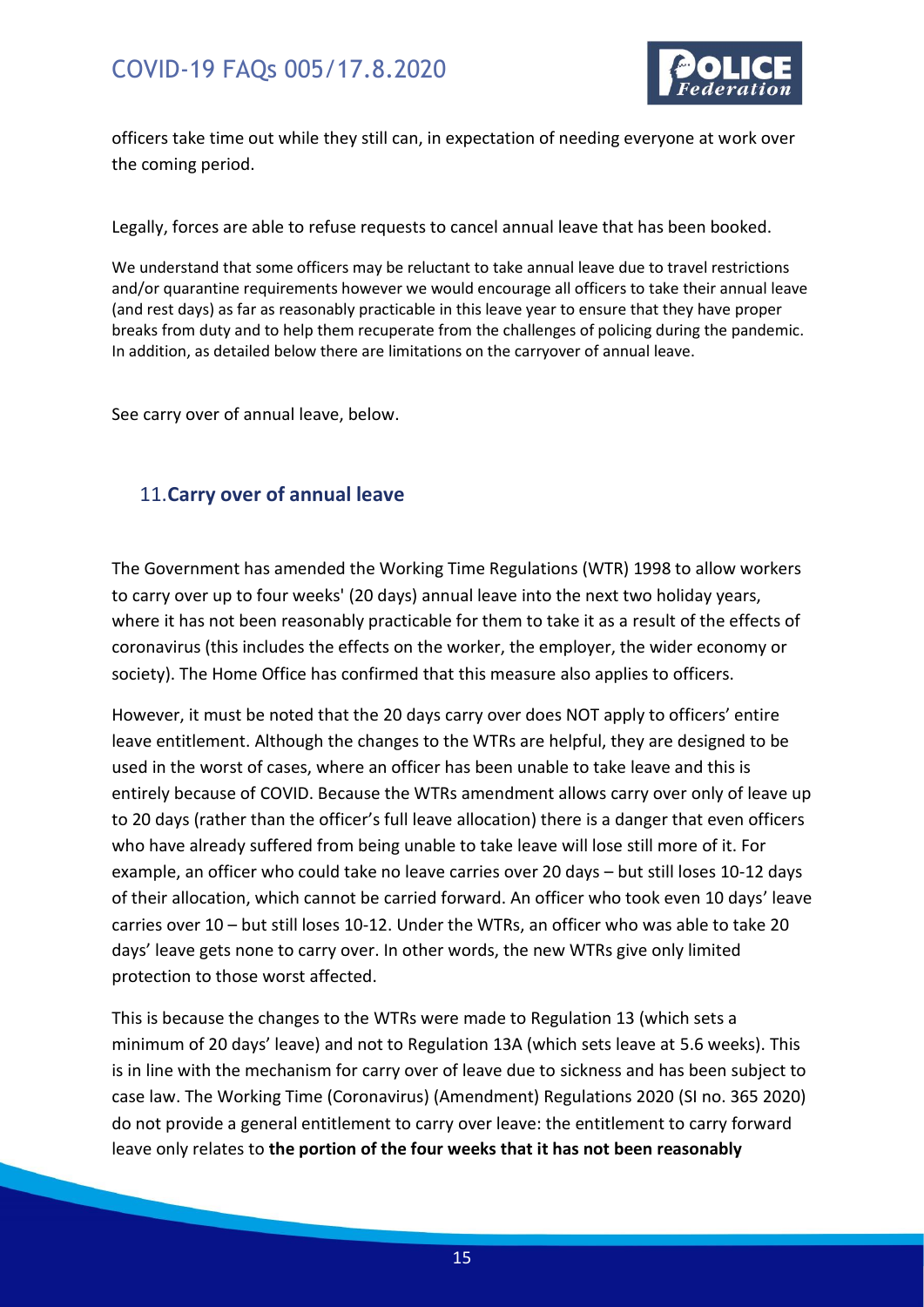

**practicable to take as a direct result of the effects of coronavirus**. The NPCC has now issued guidance to forces, dated 12 June 2020 on the scope and application of the amendment. This confirms that the exceptional carryover under the WTR applies only to those days which could not reasonably practicably be taken principally i.e. those cancelled, refused or embargoed as a result of the effects of coronavirus. It does not apply to days where leave could have been taken but that an officer chose not to because, for example, restrictions on travel whether home or overseas.

Unfortunately, the NPCC guidance does not provide a clear direction to forces and instead much will come down to local interpretation both of the WTR and Regulation 33, Annex O of Police Regulations 2003. The NPCC guidance recommends that forces should:

- *Consider allowing the carryover of annual leave which was cancelled or refused in February or March 2020 owing to the effects of the coronavirus pandemic, noting that this would be in the spirit of, but before, the amendment to the WTR;*
- *Subject to local operational requirements, actively encourage and permit officers and staff to take their full annual leave entitlement within the leave year for which it is due;*
- *Ensure a clear distinction is made and recorded between leave that officers have chosen not to take (for example, because of constrained opportunities to travel) and leave which is not granted or has been cancelled;*
- *In respect of leave years 2020/21 and 2021/22, make additional provision for the carryover of the portion of 20 days that it has not been reasonably practicable for individuals to take, owing to the effects of the pandemic.*
- *Review requests for the cancellation of leave to consider if the effects of the pandemic preclude the individual taking the leave, having regard for their wider welfare considerations.*
- *Apply existing Police Regulations in respect of the compensation for officers who have to work their rest days, or have pre-arranged annual leave cancelled, cancellation of an annual leave day within a period of leave (Annex O, Regulation 33) and cancellation of rest days or public holidays (Annex H, Regulation 24, 26).*

Whilst the amendment to the WTR makes provision for the carryover of up to four weeks' leave as described above, it does not address what happens to any other annual leave that an officer has genuinely not been able to take due to the effects of the pandemic e.g. annual leave that has been cancelled, refused or embargoed rather than not taken due to travel restrictions. The NPCC guidance says that it is a matter for forces to determine locally how to apply the provisions of Police Regulations 2003 in these circumstances, which could result in some officers losing days of annual leave.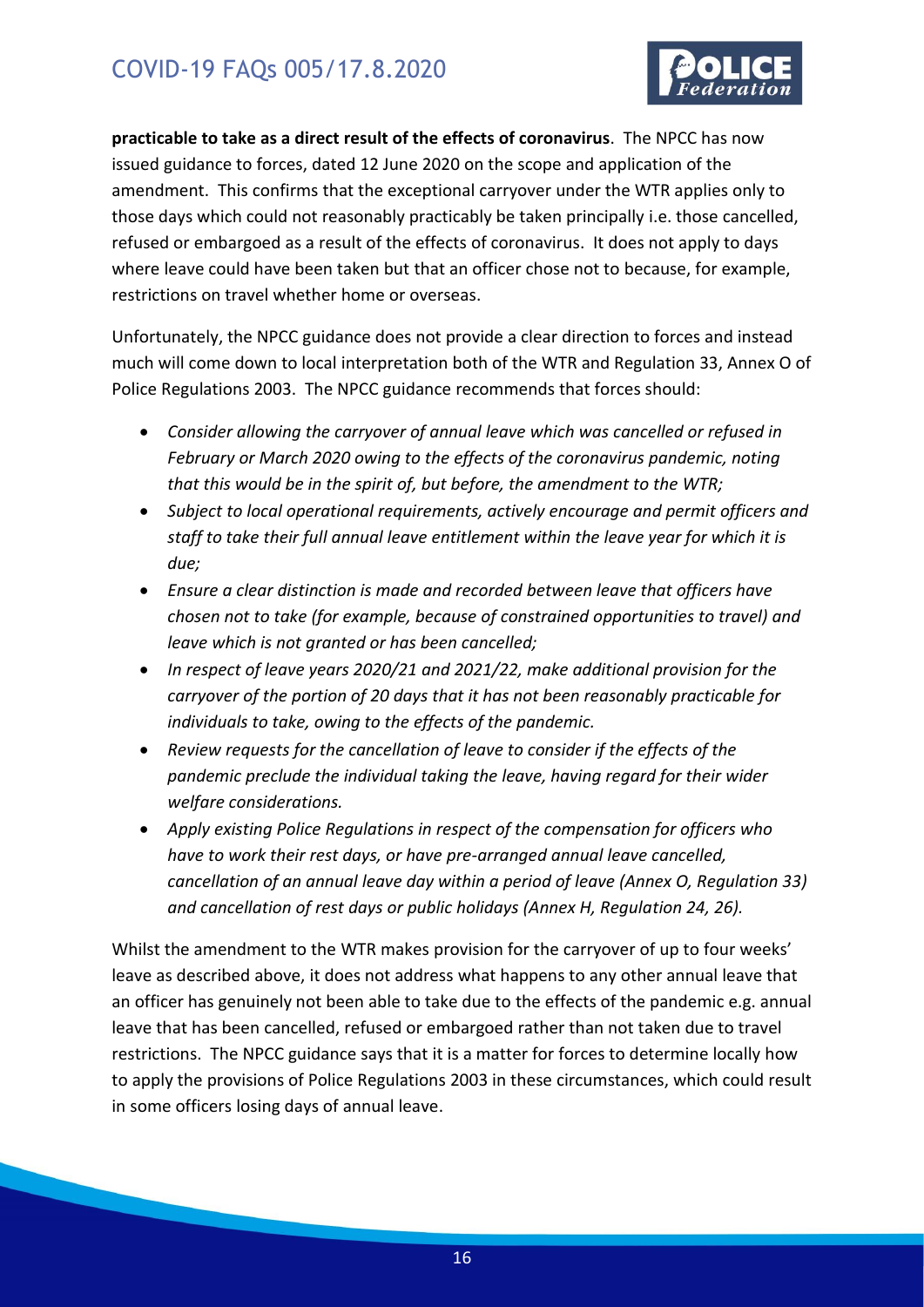

In the absence of clear NPCC guidance, our position is that Police Regulation 33, Annex O – annual leave already provides for the carryover of up to five days' leave in any event and also gives chief officers discretion to allow more than five days' leave to be carried over in exceptional circumstances and when it is in the interests of efficiency to do so. We maintain that these are exceptional circumstances and that where an officer has genuinely not been permitted to take leave due to the effects of the pandemic chief officers should use their discretion favourably to allow those officers, in those limited circumstances, to carryover any such days' of leave in excess of the four weeks' provided by the WTR and five days' provided by Annex O. We will continue to engage with the NPCC to seek clearer guidance to forces to ensure a fair and consistent approach including any timescales for when such leave should be taken.

Some examples used by the NPCC are:

- An officer with an annual leave entitlement of 30 days is only able to take 15 days' leave, due to coronavirus. The carry forward entitlement is 5 days (not 15). Any request for additional carry over above and beyond 5 days would be at force discretion, and would have to be made under Reg 33, Annex O.
- An officer with 30 days' leave entitlement who is only able to take 15 days' leave, and who chooses to cancel other leave that they had booked because they can no longer go on holiday overseas is not entitled to any carry over.
- An officer who had hoped to use leave to undertake preparation for an exam is not entitled to carry over that leave. However, they could apply to do so under Reg 33 Annex O.

Use of Reg 33 Annex O is, however, at Chief Constable discretion rather than being an entitlement.

As detailed above, all officers should be encouraged to take their annual leave entitlement in the current leave year to ensure that they have proper breaks and to help them recuperate. We understand that some officers may be reluctant to take annual leave due to travel restrictions but as explained above not being able to go abroad on holiday for instance is not a sufficient reason not to take leave and is unlikely to meet the test to permit carryover of leave meaning that officers risk losing untaken leave.

#### <span id="page-16-0"></span>12.**Dependents' leave**

As summarised in the Quick Reference Guide, Regulation 33, Annex T states that officers are entitled to reasonable paid time off in order to take action which is necessary: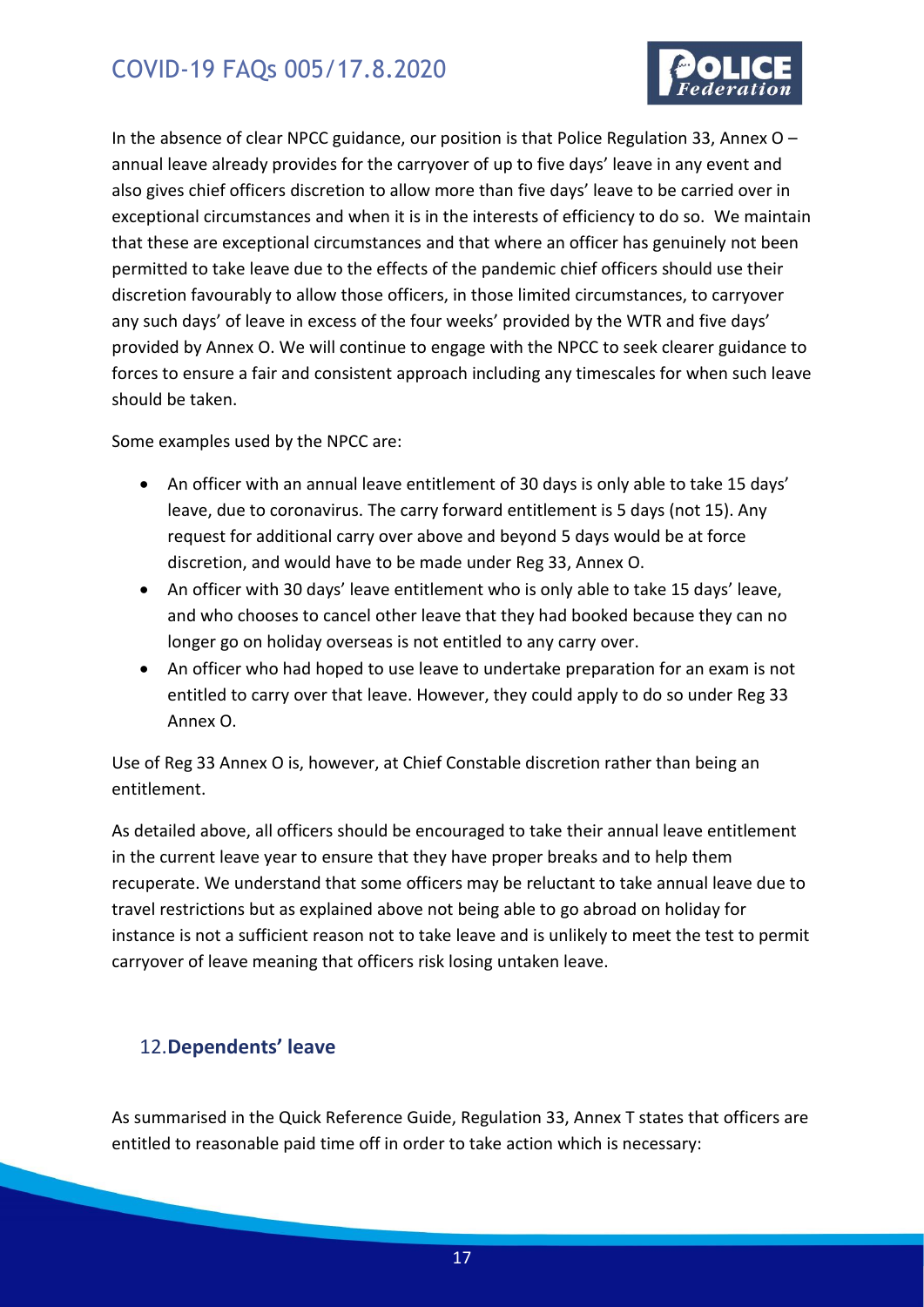

- a) when a dependent falls ill, gives birth or is injured or assaulted;
- b) to arrange for care for an ill or injured dependent;
- c) where a dependent dies to arrange and attend funeral
- d) where care arrangements for a dependent are disrupted or terminated; or
- e) to deal with an unexpected incident involving an officer's child at school or nursery.

Dependent means a spouse, child, parent, someone who lives in the same house as the officer (but not a lodger etc) or, in relation to (a) (b) and (d) any person who reasonably relies on the officer for assistance for instance an elderly neighbour or relative.

There is no definition in Annex T of what is reasonable time off. Our position is that officers should be granted paid time off for as long as necessary to deal with any emergency arising out of this crisis.

#### <span id="page-17-0"></span>13.**Parental bereavement and pay**

Parental bereavement leave is a new entitlement for bereaved parents to be absent from work, normally with pay at a statutory minimum rate, for up to two weeks. The new statutory right is available to the parents of a child who dies on or after 6 April 2020.

Our position is that officers should be granted up to two weeks leave and that such leave should be treated as a period of duty i.e. on full pay.

Agreement has been reached at the Police Consultative Forum that officers should benefit from parental bereavement leave and pay but this has not yet been translated into regulations and determinations. On 26 March 2020, the PCF asked the Home Office to issue a circular urgently.

#### <span id="page-17-1"></span>14.**Pregnant officers**

Government guidance during the coronavirus (COVID-19) crisis is that all employees should work from home unless this is not possible. Where an employee is pregnant, the guidance is that they should be "particularly stringent" in following social distancing guidelines; they should work from home where possible and employers (this includes Forces) should support them to do so.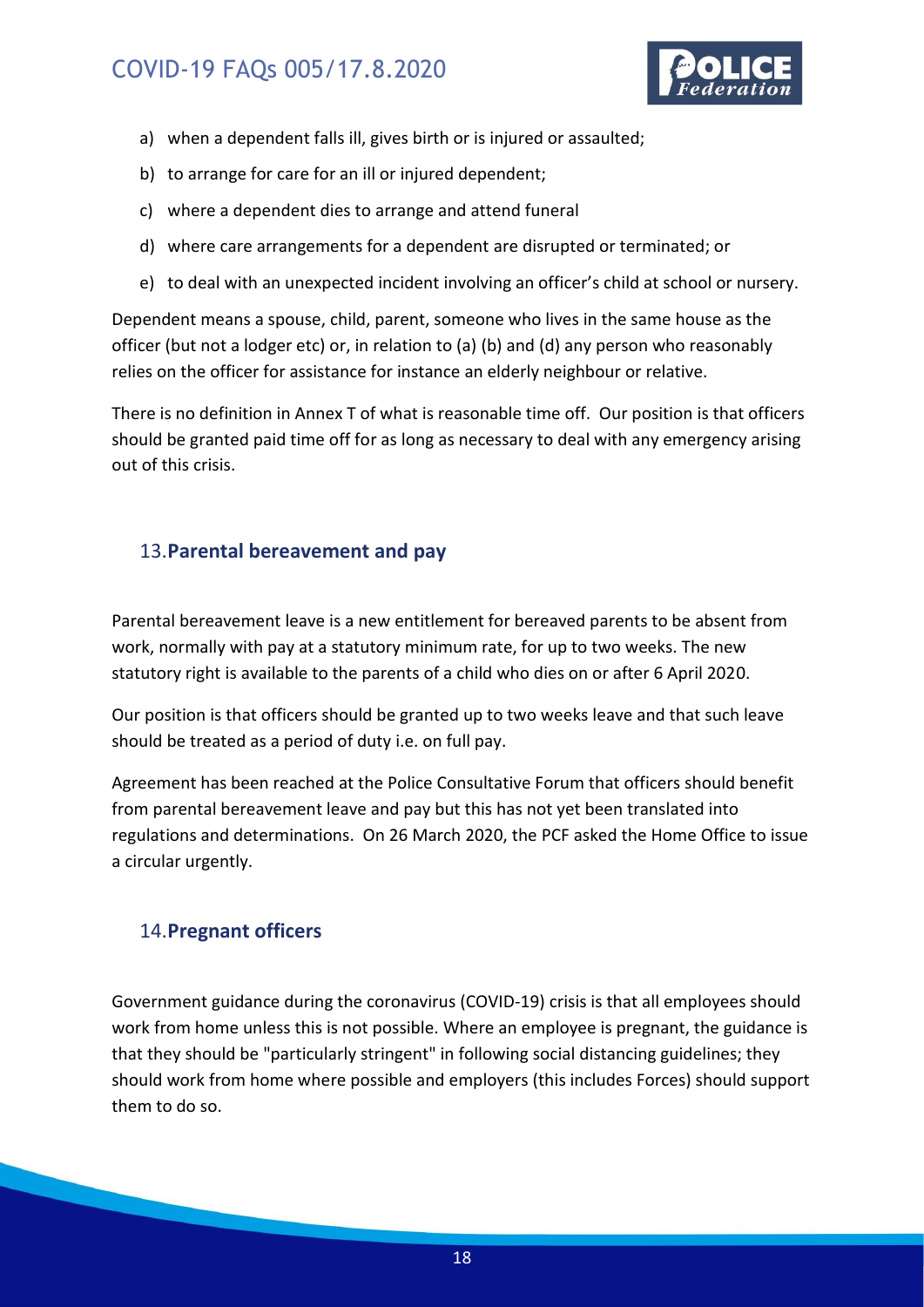

We have worked closely with the NPCC to agree the following paragraph, with the NPCC advising all forces to adopt this:

All pregnant officers should be able to choose to work from home. A discussion should be had with line managers to assess risk, take into account an individual's wishes and agree a way forward. If home working is the position sought by the officer but suitable work cannot be found for the officer to undertake at home, the officer should be placed on Medical Special Leave (MSL) in order to safeguard their health and wellbeing. MSL should not reckon as sick leave, and officers on MSL should remain on full pay. Placing a pregnant officer on MSL should not trigger early commencement of maternity leave.

An officer's statutory maternity pay will be triggered if they are absent from work for a pregnancy-related reason, including a suspension on health and safety grounds, in the fourweek period before their expected week of childbirth. To be clear, this does not mean that an officer's police maternity leave and pay will be triggered – this is explained in more detail in JBB circular 025-2017.

### <span id="page-18-0"></span>15.**Postponement of Sergeants' legal examination and National investigators' examination (NIE)**

The NIE, fixed for 2 June 2020 has been postponed, and candidates registered for this exam have automatically been transferred to the next available date, currently 8 September 2020. The other scheduled date of 24 November also remains.

The sergeants' legal examination, due in March 2020, was postponed in April, and the College has recently confirmed that it has been re-scheduled for a date between Monday 9 November and Wednesday 11 November 2020. It has now been confirmed that the inspectors' legal examination will be held on Tuesday 13 October 2020. The College will confirm the specific dates for individuals taking the sergeants' exam as soon as they can, but due to the volume of candidates the exams may be held over each of the three days.

The exams will be delivered through an on-line platform, which will allow officers to avoid taking their exams at a physical examination centre alongside fellow candidates. The College has a web page [\(https://www.college.police.uk/News/College](https://www.college.police.uk/News/College-news/Pages/Sergeants-exam.aspx)[news/Pages/Sergeants-exam.aspx\)](https://www.college.police.uk/News/College-news/Pages/Sergeants-exam.aspx) setting out the current position, which may be updated as more detail becomes available. They have also provided answers to Frequently Asked Questions [\(https://www.college.police.uk/What-we](https://www.college.police.uk/What-we-do/Development/Promotion/Pages/Exam-Delivery-2020-FAQ.aspx)[do/Development/Promotion/Pages/Exam-Delivery-2020-FAQ.aspx\)](https://www.college.police.uk/What-we-do/Development/Promotion/Pages/Exam-Delivery-2020-FAQ.aspx)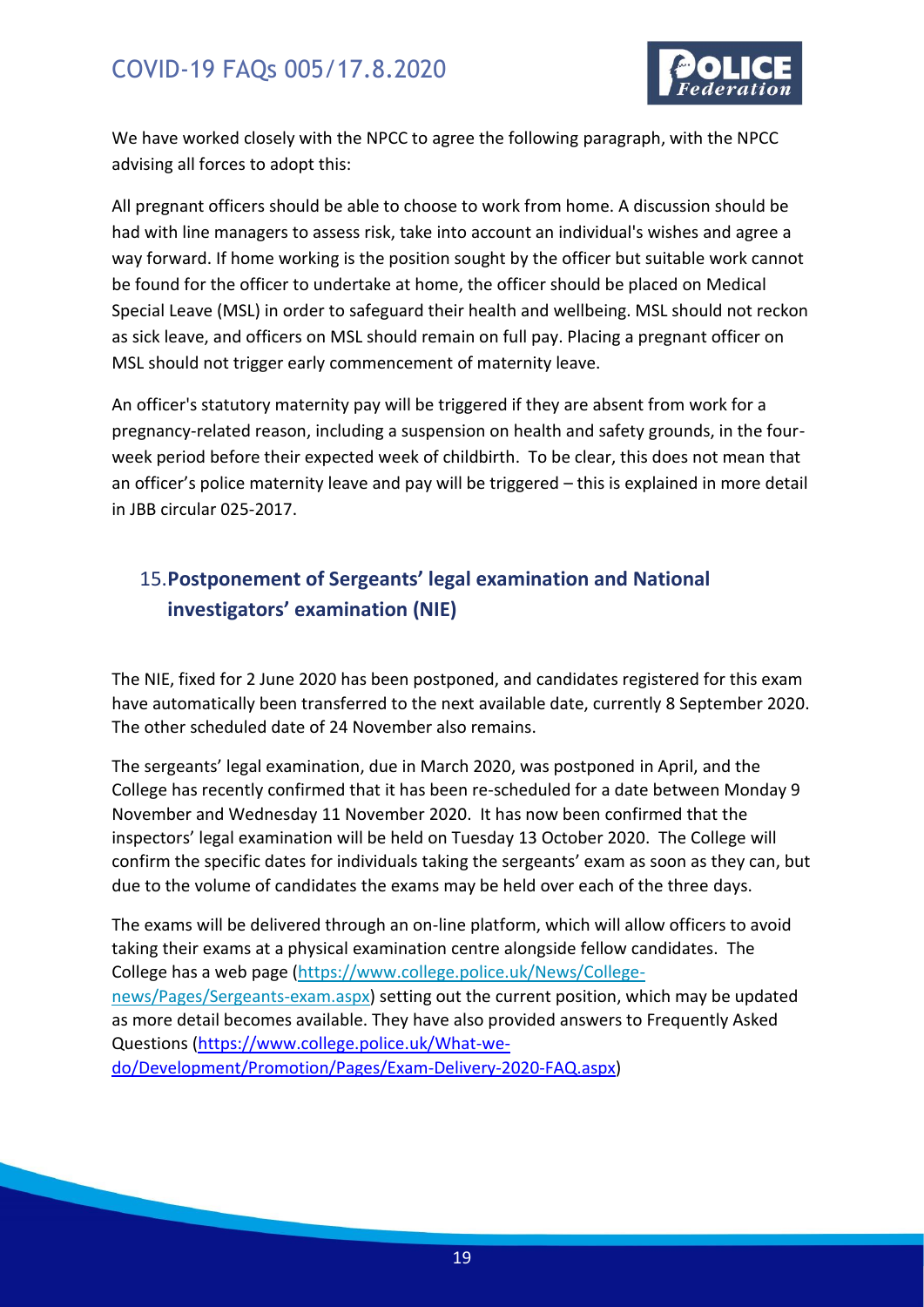

#### <span id="page-19-0"></span>16. **NPPF Step Two legal exam validity extension**

Officers who passed the sergeants' exam in 2015 and had registered to sit the exam in March 2020 have had the validity of their 2015 exam extended until 31 December 2020. This extension only applies to those in this group who had registered for the exam in March.

All candidates who achieved a pass in the 2015 inspectors' exam have had the validity of their exam extended until 31 December (the extension applies to everyone in this group as they have not yet had the opportunity to register to take the exam in 2020).

All candidates in these groups, including those who had registered for the March sergeants' exam, will need to decide whether they wish to register for the exams in 2020. If they choose to sit the exam in 2020, their pass in the exam will expire on the date of the exam. They will not be eligible to enter any Step Three process that falls within the period of the exam and 31 December unless successful in the exam.

The College has updated their Frequently Asked Questions [\(https://www.college.police.uk/What-we-do/Development/Promotion/Pages/Exam-](https://www.college.police.uk/What-we-do/Development/Promotion/Pages/Exam-Delivery-2020-FAQ.aspx)[Delivery-2020-FAQ.aspx\)](https://www.college.police.uk/What-we-do/Development/Promotion/Pages/Exam-Delivery-2020-FAQ.aspx) to include more detail and the letter sent to forces is attached [here.](https://polfed.sharepoint.com/sites/pfewhqresearch/Shared%20Documents/Files/000%20COVID/NPPF%20exams/Extensions%20to%20Validity%20August%202020.docx.pdf)

#### <span id="page-19-1"></span>17.**Lawful orders**

Police Regulation 20 states that officers shall carry out all lawful orders. Failure to obey a lawful order exposes a member to a risk of misconduct proceedings (and in exceptional circumstances criminal proceedings).

Schedule 2 of the Conduct Regulations 2020 sets out the Standards of Professional Behaviour, which includes the following:

#### "Orders and instructions

Police officers only give and carry out lawful orders and instructions.

Police officers abide by police regulations, force policies and lawful orders."

The Code of Ethics sets out the principles and expectations that underpin the Standards of Professional Behaviour. The Code notes that there may be instances when failure to follow an order or instruction does not amount to misconduct. For example, where an officer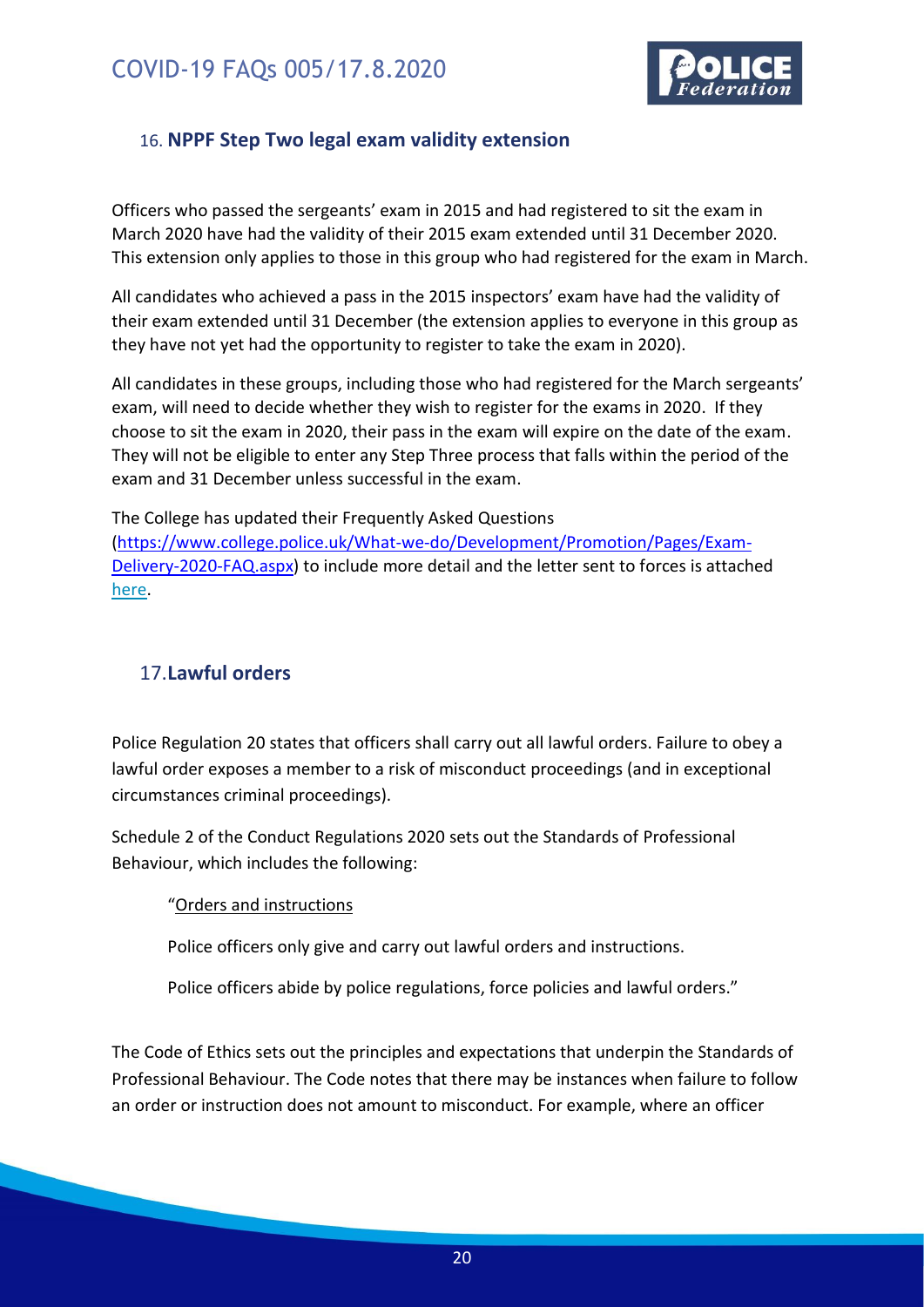

reasonably believes that an order is unlawful or has good and sufficient reason not to comply. The Code gives the following guidance on the use of an officer's discretion:

"Police discretion is necessary, but must be used wisely. When making decisions about using your discretion you must:

- use your training, skills and knowledge about policing
- consider what you are trying to achieve and the potential effects of your decisions
- take any relevant policing codes, guidance, policies and procedures into consideration
- ensure you are acting consistently with the principles and standards in this Code"

One of the principal considerations in determining what constitutes a good and sufficient reason are the health and safety implications of complying with an order. There may, for example, be circumstances in which it would be legitimate for an officer not to expose himself or herself to undue risk of injury. Under Health & Safety at Work legislation employers, including police forces, are required to ensure, so far as is reasonably practicable, the health, safety and welfare of all its employees. However, it is also the case that all employees (and this includes officers) are required to take reasonable care of their own health and safety and that of those who may be affected by their acts and omissions at work. It is also the responsibility of all employees to co-operate with their employer to ensure they can fulfil their legal obligations.

Therefore, the general approach should be that an order is lawful unless it is clearly unlawful. While there are other considerations that need to be balanced ultimately much will come down to the individual circumstances of a particular situation and the overriding duty to carry out lawful orders. Any decision to not obey orders or follow instructions, policing policies and other guidance, must be able to withstand scrutiny.

#### <span id="page-20-0"></span>18.**Bonus payments**

A bonus payment can be between £50 and £500 and it is paid for work of an outstandingly demanding, unpleasant or important nature. We believe that many of the tasks done by officers at this time could be considered to fall within this definition. in order to ensure the police service can continue to operate effectively (ie with as many officers as possible).

This provision is already in place, in Annex U and so could be paid straightaway.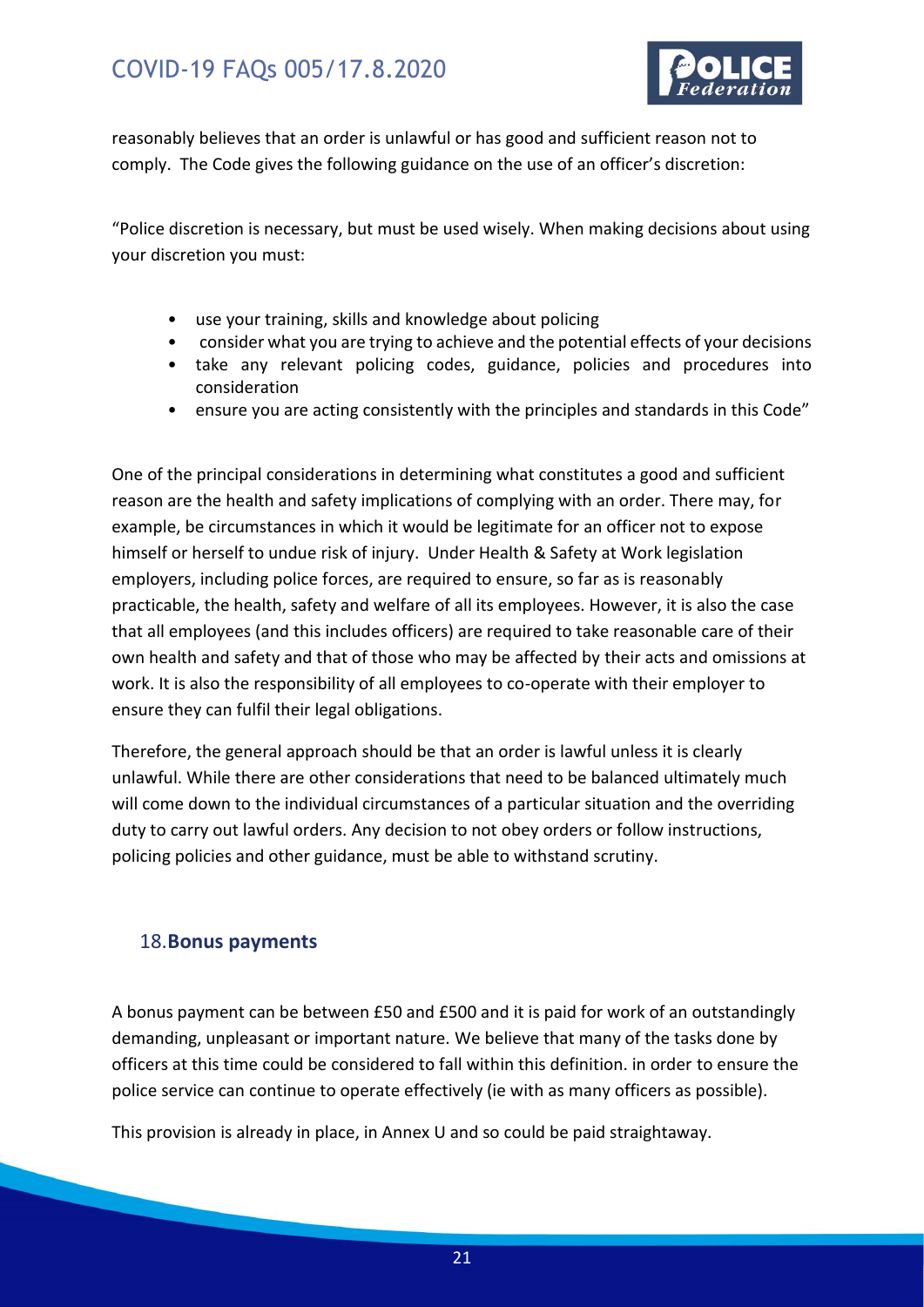

### <span id="page-21-0"></span>**Probationers**

#### <span id="page-21-1"></span>19.**Assessment and selection**

Currently, activity at Recruitment Assessment Centres has been postponed, and the College has created an on-line alternative which will run until at least the end of 2020. The process includes a judgement test, interview and written assessment and briefing exercise. [Guidance](https://polfed.sharepoint.com/sites/pfewhqresearch/Shared%20Documents/Files/000%20COVID/Initial%20Recuitment/Overview_of_online_assessment_process_for_initial_police_recruitment_v1.0.pdf) has been issued giving more detail and the most up to date position is included on the College web site at [https://recruit.college.police.uk/Officer/Pages/College-of-Policing-](https://recruit.college.police.uk/Officer/Pages/College-of-Policing-Online-Assessment-Process-Overview.aspx)[Online-Assessment-Process-Overview.aspx.](https://recruit.college.police.uk/Officer/Pages/College-of-Policing-Online-Assessment-Process-Overview.aspx) There is some uncertainty regarding the position of candidates who have completed the SEARCH process but not yet been offered a role; there are likely to be differences in approach between forces in terms of any accelerated approaches to this that they may introduce to deal with the current situation. Any concerns locally regarding fairness or safety should be raised with PFEW [terms&conditions@polfed.org](mailto:terms&conditions@polfed.org) with the subject reference COVID-19 as above) to consider raising on a national level if appropriate.

#### <span id="page-21-2"></span>20.**Attestation**

Some forces currently delay attestation for some weeks after appointment. Section 29 of the Police Act 1996 requires that every member of a police force or special constable shall be attested as a constable on appointment. Prior to attestation it is likely that a recruit is a member of the force but does not hold the office of constable. This raises questions regarding application of the statutory and regulatory provisions for individual recruits which come with that office, including injury benefits and awards, health and safety and equality legislation, and pension provisions. Lack of attestation carries potentially significant consequences for student officers in such forces who are also implementing the emergency deployment curriculum. [Branch Board Circular 2 of 2019](https://polfed.sharepoint.com/sites/hub/BB%20Circulars/2019/002-2019%20BB%20Circular%20Timing%20of%20Attestation%20for%20New%20Recruits.pdf) refers. This has been raised with NPCC. PFEW consider NPCC must issue a circular reiterating the statutory requirement.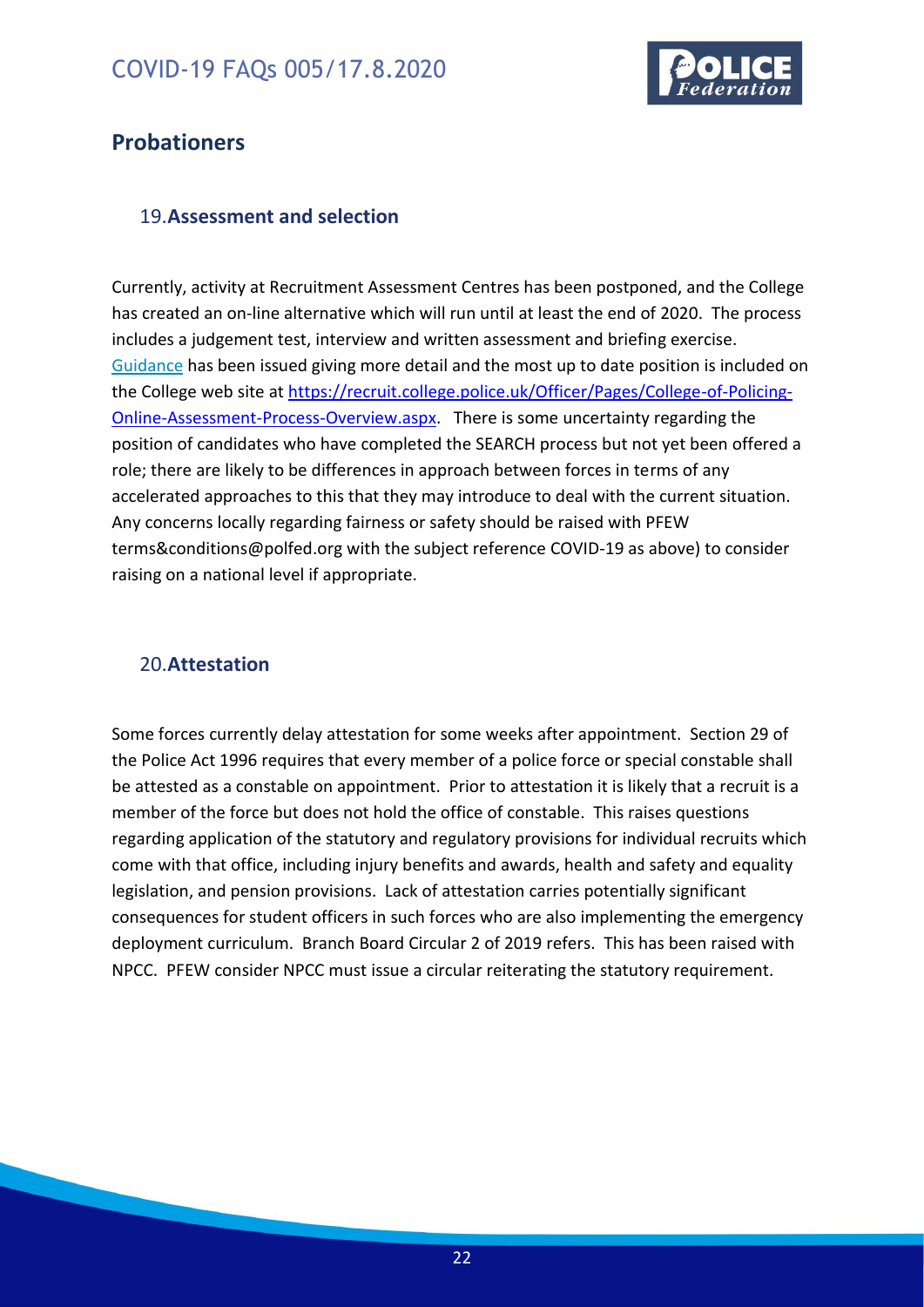

#### <span id="page-22-0"></span>21.**New recruits – training changes**

A revised, temporary [initial learning curriculum](file:///C:/Users/jo.strong/Police%20Federation%20of%20England%20and%20Wales/PFEW%20HQ%20Research%20-%20Documents/Files/000%20COVID/Student%20officers/Curriculum%20for%20Emergency%20Deployment%20of%20Student%20Officers%20(COVID%2019)%20v1.0.pdf) designed to lead to 'accompanied patrol' status has been developed by the College to support safe and legal frontline policing during the period of emergency provision. This comprises a 7-8 week programme to bring student officers to the level of accompanied patrol status currently set for Special constables. The curriculum specifically provides that such officers will always patrol with another officer who is to be confirmed in rank and that such students will be 'protected learners' so, as such will not be judged on their performance during this time. Some adjustments have been made to the original programme (mainly regarding domestic violence elements) and guidance on recognition of this learning on reversion to the student's original learning programme has now been issued. It is very likely that further amendments will need to be made, or Home Office/Police Consultative Forum (PCF) circulars issued to deal with issues as they arise, including pay, protection regarding disciplinary proceedings and implications for probation status on reversion to the original entry route programme.

#### <span id="page-22-1"></span>22.**New recruits – complaints, conduct and performance matters**

The IOPC has confirmed that in relation to how it investigates the conduct of new recruits, should any complaint, conduct matter or DSI be made, it will apply the same approach as it does now in relation to officers of every level of experience/expertise etc – in terms of new recruits account will be taken of their relative levels of inexperience and in expertise – and in this circumstance, the 'curriculum-lite' of their early training."

Similarly, in the interests of fairness, PFEW expects that forces will also take account of the temporary – initial learning curriculum if it is necessary to investigate the conduct of a new recruit and when assessing the performance of officers on probation.

#### <span id="page-22-2"></span>23.**Operational policing training**

Most of the College's operational training courses have been postponed in light of the need to maintain social distancing. The College is looking to extend validity periods, for example in respect of firearms. So far, guidance has been issued for [JRFT](https://polfed.sharepoint.com/sites/pfewhqresearch/Shared%20Documents/Files/000%20COVID/Refresher%20training/MC%20to%20CCs%20Re%20Uplift%20JRFT%20Final%20010420%20(004).docx) and [Taser training.](https://polfed.sharepoint.com/sites/pfewhqresearch/Shared%20Documents/Files/000%20COVID/Refresher%20training/03LL) PFEW has asked the College to engage with IOPC to ensure that they are content with any such arrangements.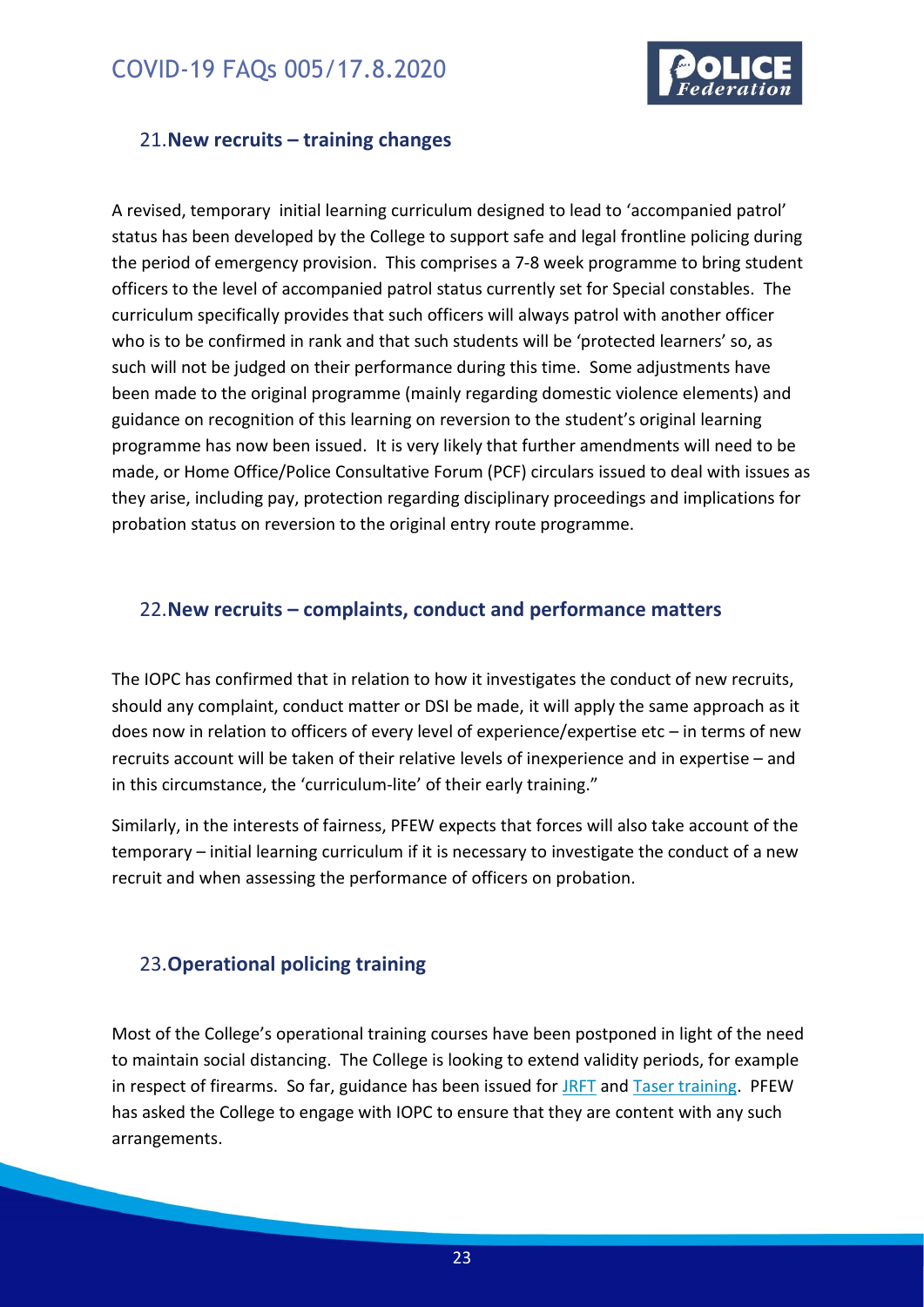

#### <span id="page-23-0"></span>24.**Initial training**

Forces are being encouraged to continue with the Uplift 20,000 programme. There are questions whether forces will have the infrastructure in place to fast-track the immediate induction of new recruits, such as sufficient equipment and tutors, and safety concerns. Many forces who have already introduced PEQF initial learning programmes are working with their partner Higher Education Institutions (HEIs) to provide learning other than in a face-to-face environment. However, any difficulties maintaining momentum on learning, including the new initial learning curriculum above, may have an impact on pay and probation arrangements and these issues are still to be considered and resolved. We are working to ensure that our members do not suffer any detrimental impact from the measures which are being taken.

For PCDA students in particular, the apprenticeship funding rules do not allow for HEI providers to receive payments where there is a break in training for more than four weeks (although they are potentially eligible to apply for Government financial support provisions during COVID-19). This may introduce tensions between a force which wishes to initiate a break in learning for operational reasons and an HEI which wishes to continue training provisions in order to continue to receive payments.

Additionally, the College is planning changes to the presentation and delivery of training for both Direct Entrant inspectors and the Fast Track programme. Participants had expressed concerns about achieving assessment timelines, given other operational priorities. The College are intending to make completion of the programmes as flexible as possible in order to meet these concerns. They intend to issue guidance on this and have promised to involve PFEW on this.

Please inform PFEW at [terms&conditions@polfed.org](mailto:terms&conditions@polfed.org) if any students report any issues as a result of these changes.

#### <span id="page-23-1"></span>25.**Job Related Fitness Testing**

*In-Service Fitness Testing:* The NPCC and the College of Policing has advised forces to suspend all in-service fitness testing.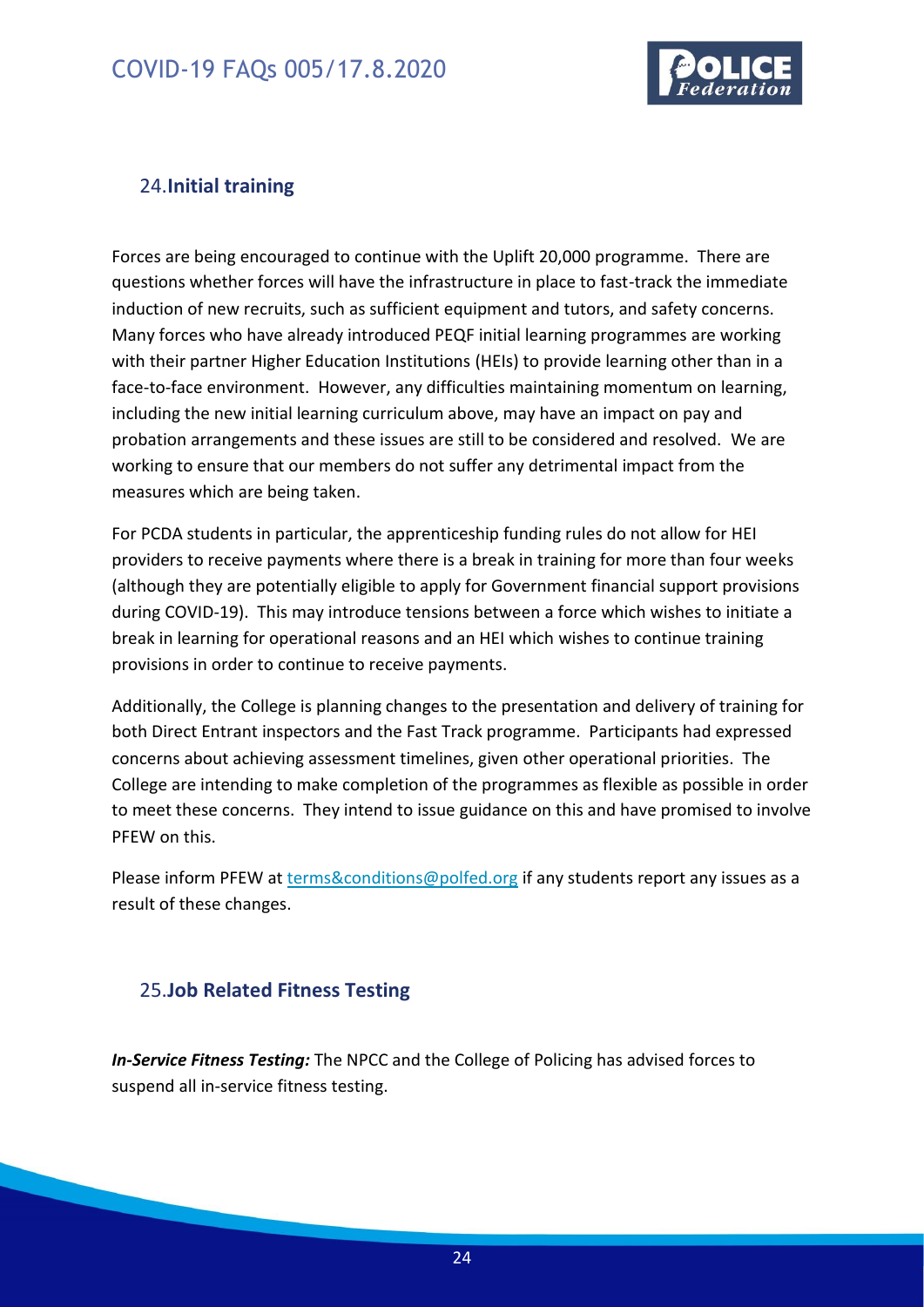

Fitness testing is not in Police Regulations: the College of Policing sets standards and provides guidance but decisions regarding the implementation of officer fitness testing sit with individual forces. Although the NPCC cannot require forces to comply with its advice, forces should be aware that there is a health and safety risk to officers of undertaking fitness testing during the COVID-19 pandemic given that social distancing rules cannot be followed due to the nature of the test.

*Fitness Testing for New Recruits*: The College of Policing has proposed that new recruit candidates should "self-declare" during the recruitment process that they can reach level 5:4 on the 15m Multi-Stage Fitness Test (MSFT). They advise that forces should re-test new recruits on entry (or as soon as practicable) and all new recruits must have undergone and been successful at the JRFT before they can undertake Personal Safety Training.

If a new recruit fails to reach the 5:4 standard upon taking the test the College suggests that they should have one further attempt three weeks from the first attempt and that they will be subject to Regulation 13 should they not pass on their second attempt.

It is PFEW's view that as for in service fitness testing, the College can only advise forces, and individual forces must decide whether or not to follow the College's advice on fitness testing for new recruits. However, the following issues are important to note:

- As with all other serving officers, there is a health and safety risk to probationers of undertaking the JRFT whilst social distancing restrictions are in place. Forces would therefore need to consider whether or not the health and safety risks associated with embarking on PST without having first passed the JRFT outweigh the health and safety risks associated with taking the JRFT.

- Under Regulation 13 a probationer's services may be dispensed with if the chief officer considers that s/he is not fit, physically or mentally, to perform the duties of the Office of Constable or is not likely to become an efficient or well conducted Constable. Failing the JRFT could be construed as evidence that the probationer is not physically fit to perform the duties of the office of Constable. However, there are significant concerns regarding the current validity of the JRFT, which have not yet been resolved by the College of Policing and NPCC. Because of the shortcomings of the current JRFT, the NPCC advised Chief Constables on 20th January 2020 that officers who fail the 15m MSFT should be given the opportunity to undertake additional testing (in the form of the Chester Treadmill Police Walking Test and gas exchange analysis testing) prior to any formal sanction.

- The College's advice to forces about the recommended number of retakes, and the recommended time between retakes, for probationers who join during the Covid-19 pandemic is widely different to the College's published guidance for implementing the JRFT. The published guidance says that forces must provide supportive action if an officer fails the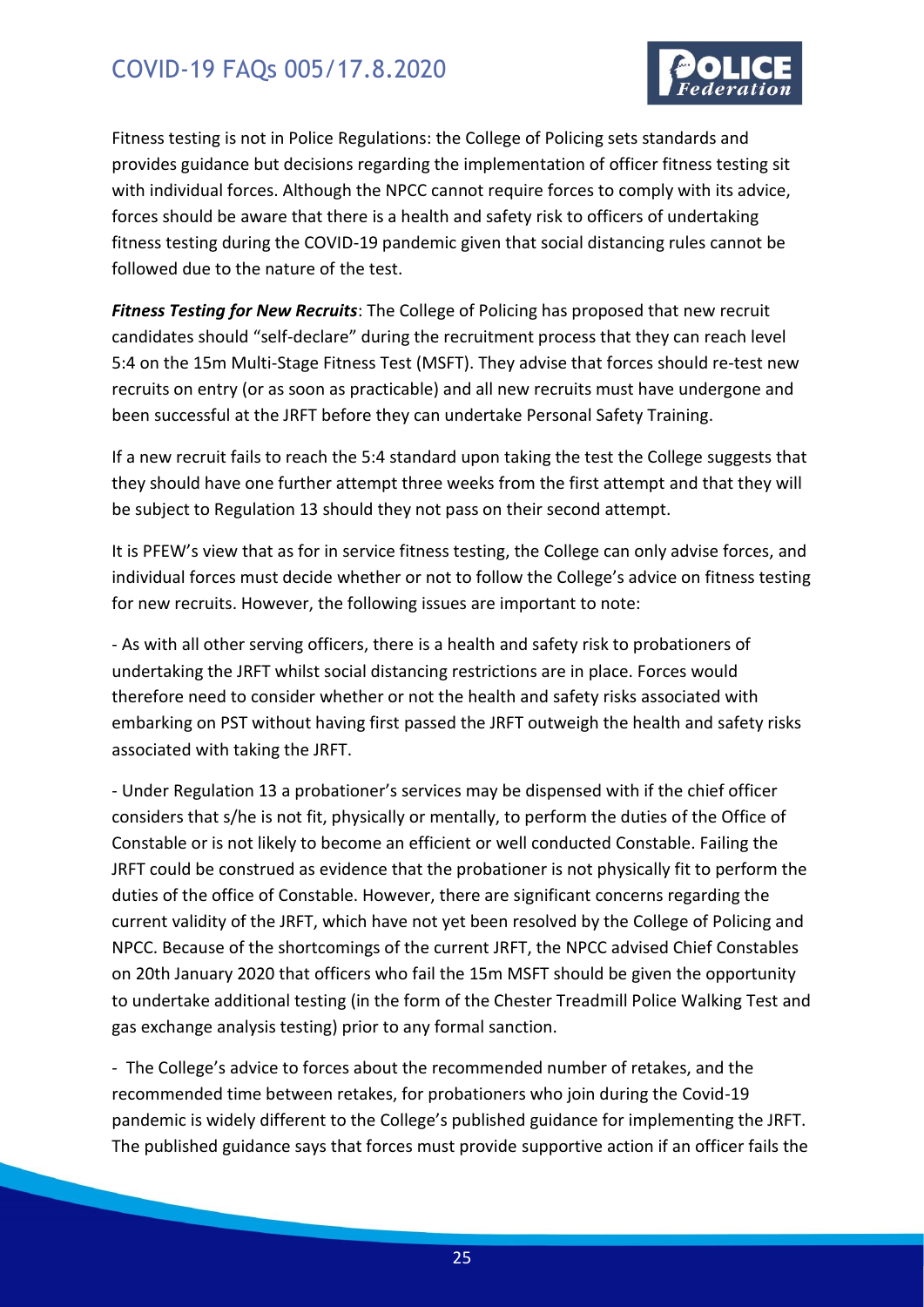

JRFT on the first attempt and should be allow a series of at least two retakes before any performance management procedures are started, with intervals of at least 6 weeks between each attempt. Ultimately, this will be a matter for each Chief Constable to determine.

- In terms of broader consequences for members, we are still unsure of the implications for membership of life insurance and pensions schemes for new recruits who join the service without having first completed a fitness test (they will still have had their medical examination). We are seeking clarification.

Letter from Mike Cunningham's to Chief Constables dated 1 April 2020

[https://polfed.sharepoint.com/sites/pfewhqresearch/Shared%20Documents/Files/000%20C](https://polfed.sharepoint.com/sites/pfewhqresearch/Shared%20Documents/Files/000%20COVID/JRFT/MC%20to%20CCs%20Re%20Uplift%20JRFT%20Final%20010420%20(004).docx) [OVID/JRFT/MC%20to%20CCs%20Re%20Uplift%20JRFT%20Final%20010420%20\(004\).docx](https://polfed.sharepoint.com/sites/pfewhqresearch/Shared%20Documents/Files/000%20COVID/JRFT/MC%20to%20CCs%20Re%20Uplift%20JRFT%20Final%20010420%20(004).docx)

#### <span id="page-25-0"></span>26.**Payment to students required to undertake accompanied patrol**

Students required to undertake accompanied patrol are also referred to as having undertaken the full emergency curriculum. As on 5<sup>th</sup> May 2020, we understand that no forces are requiring students to undertake accompanied patrol / the full emergency curriculum. Any force where students are required to do so should notify us either at [terms&conditions@polfed.org,](mailto:terms&conditions@polfed.org) or via the fortnightly data collection exercise.

Should student officers be required to undertake accompanied patrol then we believe these officers should be moved up to pay point 1 on completion of the full emergency training, and subsequently undertaking accompanied patrol. The rationale and the mechanism is outlined in versions 001 and 002 of these FAQs. It is not repeated here as currently not relevant.

Should students be required to undertake accompanied patrol then all Branch Boards should seek for the overall PFEW position to be adopted.

### <span id="page-25-1"></span>27.**Payment to students being asked to undertake duties they would not normally (short of accompanied patrol)**

We understand that some forces are requiring students to undertake duties they would not normally, such as backroom or control room duties. While these duties may not trigger an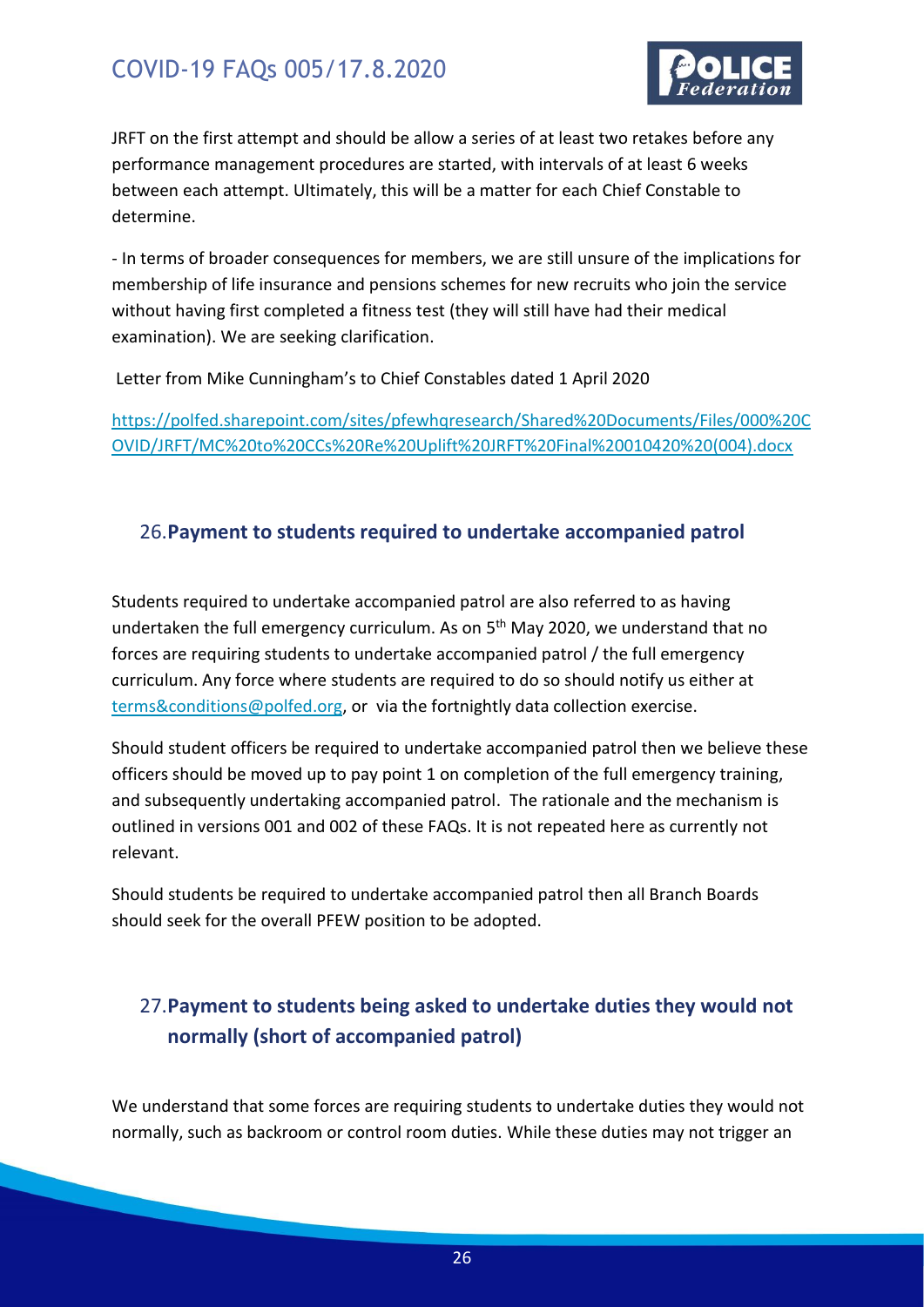

uplift to the next spine point, there are mechanisms for enhancing pay, such as bonus awards (see earlier section). To try to arrive at some consistency across forces we are asking Secretaries to report such instances to us via [terms&conditions@polfed.org,](mailto:terms&conditions@polfed.org) or through the fortnightly data gathering exercise. We will continue to work with the NPCC

#### <span id="page-26-0"></span>28.**TOIL**

The Quick Reference Guide summarises the provisions of Police Regulations 25, Annex G – overtime and Regulation 26, Annex H – rest days and public holidays.

Our position is that Forces should allow days in lieu to be taken wherever possible, as soon as possible.

If an officer has chosen to take time off in lieu of an allowance and the chief officer is unable, due to the exigencies of duty, grant the time off in lieu of payment within three months, then our position is that the time off in lieu of payment falls away and a right to payment arises and the allowance paid.

The Police Consultative Forum is looking to increase the timeframe for taking monthly leave days for inspecting and superintending ranks. Our position is that Forces should exercise some discretion pending an amendment to regulations and determinations so that officers do not lose out.

### <span id="page-26-1"></span>**Rejoiners**

#### <span id="page-26-2"></span>29.**Officers being asked to rejoin, after retiring (or leaving early).**

Regulations allow for this, but for officers who retired before age 55 (and therefore have a Protected Pension Age) there are tax penalties that usually apply upon rejoining. In order to preserve the PPA and therefore avoid tax penalties, this requires a break in service of at least one month, and in some instances six months. In response to the current urgent recruitment needs for police, an intention to relax the break in service requirement was first announced in a statement from the Economic Secretary to the Treasury on 22 April:

*"For public sector workers returning to support the government's response to Covid-19 the government intends to temporarily suspend tax rules that would*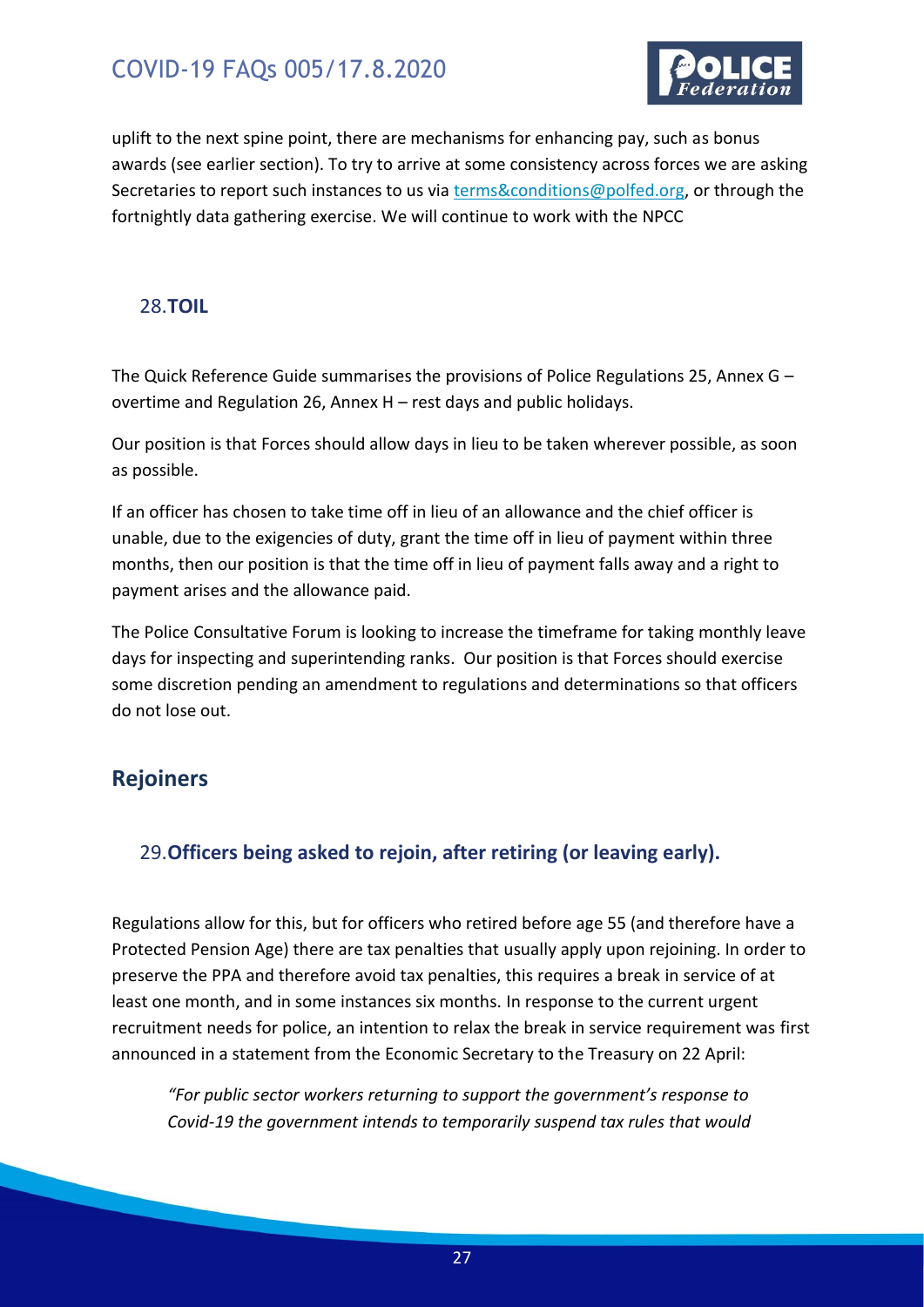

*otherwise apply significant tax charges to pension income received by recently retired individuals aged between 50 and 55."*

On 30 April HMRC published Pension schemes newsletter (119) which confirmed that the relaxation would apply to rejoiners from 1 March to 1 June, subsequently HMRC updated the newsletter to extend the deadline to 1 November. The newsletter confirmed that "*if the nature of the employment is to undertake work in relation to the COVID 19 outbreak, then HMRC accepts that the re-employment conditions have been satisfied."* Therefore where a rejoiner with a protected pension age would usually incur additional tax charges for returning to service without adhering to the break in service requirement, for the period 1 March to 1 November HMRC will consider this requirement to have been met (and therefore no charges will be levied) for rejoiners in the circumstances specified.

#### <span id="page-27-0"></span>30.**Rejoiners - abatement of pension**

For those rejoining, pensions can be abated so that officers do not receive their pension in addition to a salary from the force. This is to ensure the rejoiner's pay does not exceed that received immediately prior to retirement. This means officers forego their pension payments for the duration of employment.

Chief Constables already have the discretion not to apply abatement and we have been lobbying the Home Office to provide guidance that the discretion not to abate is universally exercised on a temporary basis during the current crisis. This would allow members to continue to receive their pension and also receive their salary. (This would obviously increase their income and their potential liability to tax). PFEW maintain that Chief Constables are not obliged to abate pensions, and it is better that they do not do so. Regulation K4 of the Police Pensions Regulations 1987 allows this.

The NPCC have reminded all Chief Constables that they do not have to abate pensions. We have raised our concerns in writing to the Home Office and their response has made clear that there is no intention to provide forces with guidance for a universal approach to abatement during the Covid-19 crisis. We are aware that this has led to an inconsistent approach across forces, with some retired re-joiners having their pensions abated whilst others are not (or are choosing to return part time in order to receive their full pension). We continue to monitor this, and would be grateful if any force that abates a rejoiners' pensions is notified to us either via [terms&conditions@polfed.org,](mailto:terms&conditions@polfed.org) or via the fortnightly data collection from Branch Board Secretaries.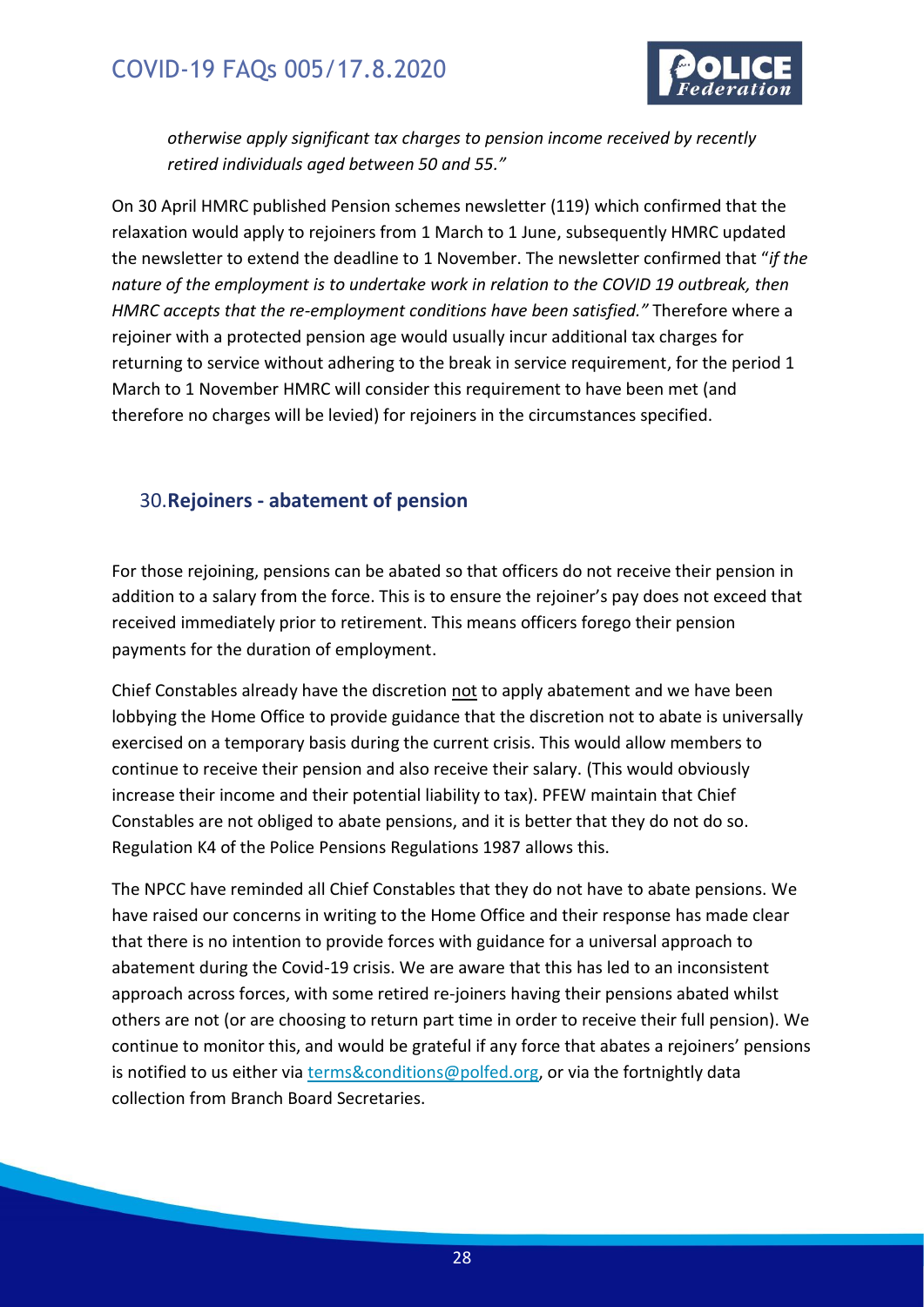

### <span id="page-28-0"></span>31.**Other rejoiner pension matters eg HMRC tax changes, autoenrolement, life cover**

There are a number of issues pertaining to pensions that rejoiners will face. These may impact on the money they and their families receive should the worst happen. The NPCC and indeed the Home Office cannot amend these, and there is no immediate solution available. However, we believe it is crucial that all Chief Constables adequately inform officers rejoining of the financial risks they are personally having to absorb by rejoining before these matters are addressed.

In order to satisfy auto-enrolment legislation re-joiners will need to be offered membership of a pension scheme. At present this can only be the New Police Pension Scheme (NPPS) 2006 under which officers will be required to pay full rate contributions. This means they will benefit from life cover, but accrue no pension benefits. There is significant risk that officers will therefore opt out (and lose the life cover). We understand that subsequent and retrospective membership of the 2015 CARE Scheme will be offered instead, but, the details of this and the timing of it are unclear.

There is a very real danger that returning officers will be volunteering to put themselves in potential harm's way without the comfort of doing so in the certain knowledge that there is adequate provision for their dependants should they pay the ultimate price. This is clearly inappropriate, and whilst we appreciate that the NPCC does not have the power to change this situation, we feel that it is important that Chief Constables are made aware of it, and rejoiners are made aware of it.

Branch Boards should discourage any rejoiners from opting out of the pension scheme, because of the life cover it brings.

Changes to scheme eligibility for rejoiners (whether retired or early leavers) will require regulatory change, however the Injury Benefit regulations provide benefits for all officers in the event of death or injury in the execution of their duty (see Section 4 of these FAQs 'Deaths due to Covid-19').

Previous rejoiner schemes (30+ and 30++) are now closed, and whilst some forces have continued to operate a similar arrangement this is not currently formally backed up in regulations and guidance.

This has been raised with the NPCC and the Home Office and we have subsequently seen sight of draft guidance on the new retention scheme. We continue to monitor this and once details are confirmed we will update the FAQs accordingly.